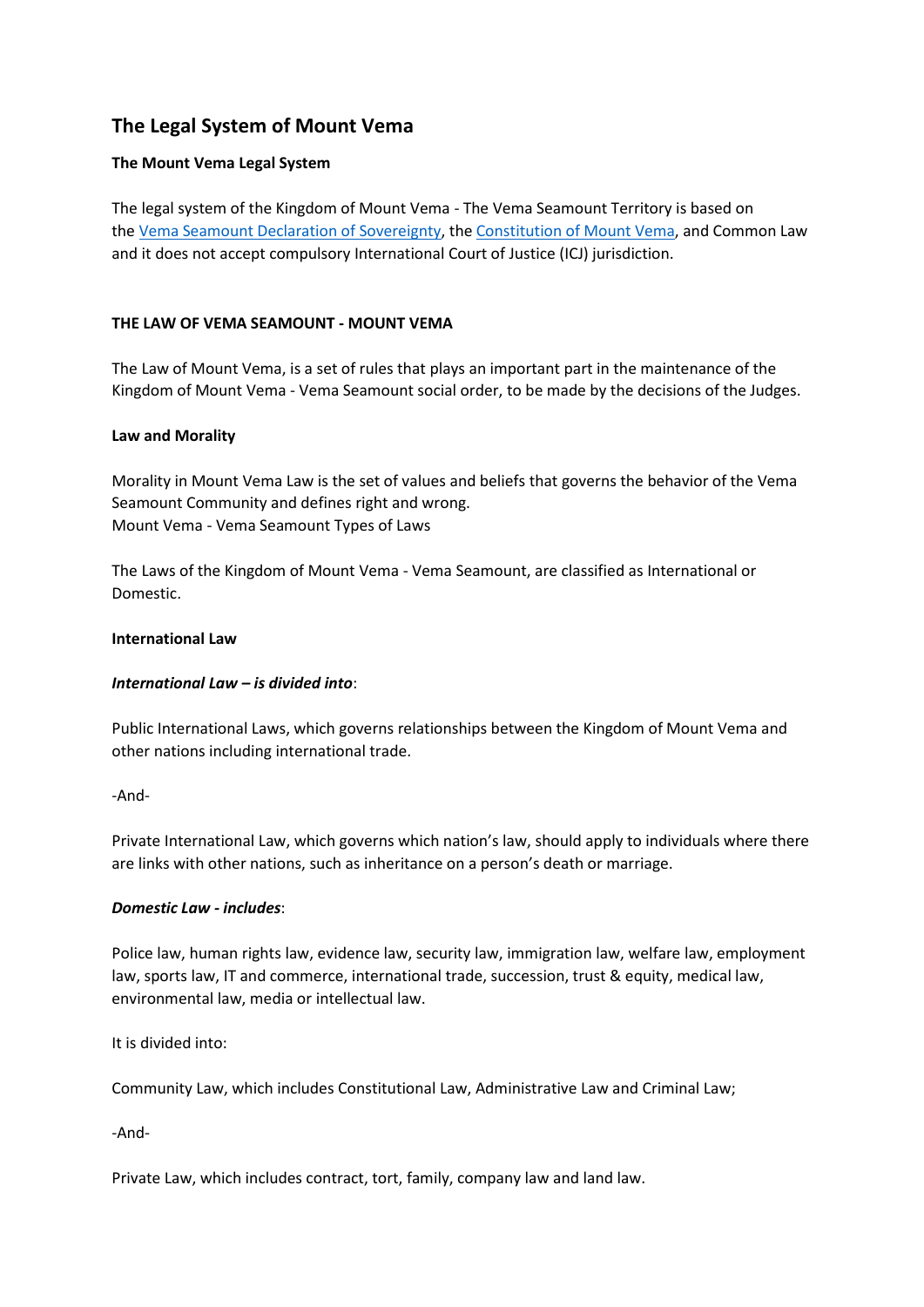### **Distinctions between Civil Law and Criminal Law**

#### **CIVIL LAW**

Purpose: Enforcement of rights, dispute settlement and regulation of relationship between individuals.

Courts: Mount Vema High Court and Mount Vema Vema House of Living Standards

Burden of Proof: Balance of probability

Outcomes of Cases: Liability decision - civil remedy award such as damages, injunction and declaration.

Terminology: Claimant/defendant – Making a claim (suing defendant) and finding liability.

#### **CRIMINAL LAW**

Purpose: Prevention of certain types of conduct, enforcement of behavior and punishment of offenders.

Courts: Mount Vema Royal Court and Mount Vema Royal Tribunal

Burden of Proof: Beyond reasonable doubt

Outcomes of Cases: Guilt or innocent decision – sentence imposed such as imprisonment (which may involve unpaid work in a police controlled compound), community order and fine.

Terminology: Prosecution/defendant – Charging defendant and finding of guilt.

### **JUDICIAL PRECEDENTS**

#### **Precedents**

Precedents in the Legal System of Mount Vema requires that in certain circumstances a decision on a legal point made in an earlier case is followed and all courts are bound to follow decisions made by courts above them. And appellate courts are bound by their own past decisions.

#### **Original Precedents**

Where there is no previous decision on a point of law that has to be decided by a court, then the decision made in that case on that point of law will be the original precedent. When faced with original precedent, the court will reason by analogy. Cases that are nearest to it in principle will be considered or the judges in the case will declare what the law has always been.

#### **Binding and Persuasive Precedent**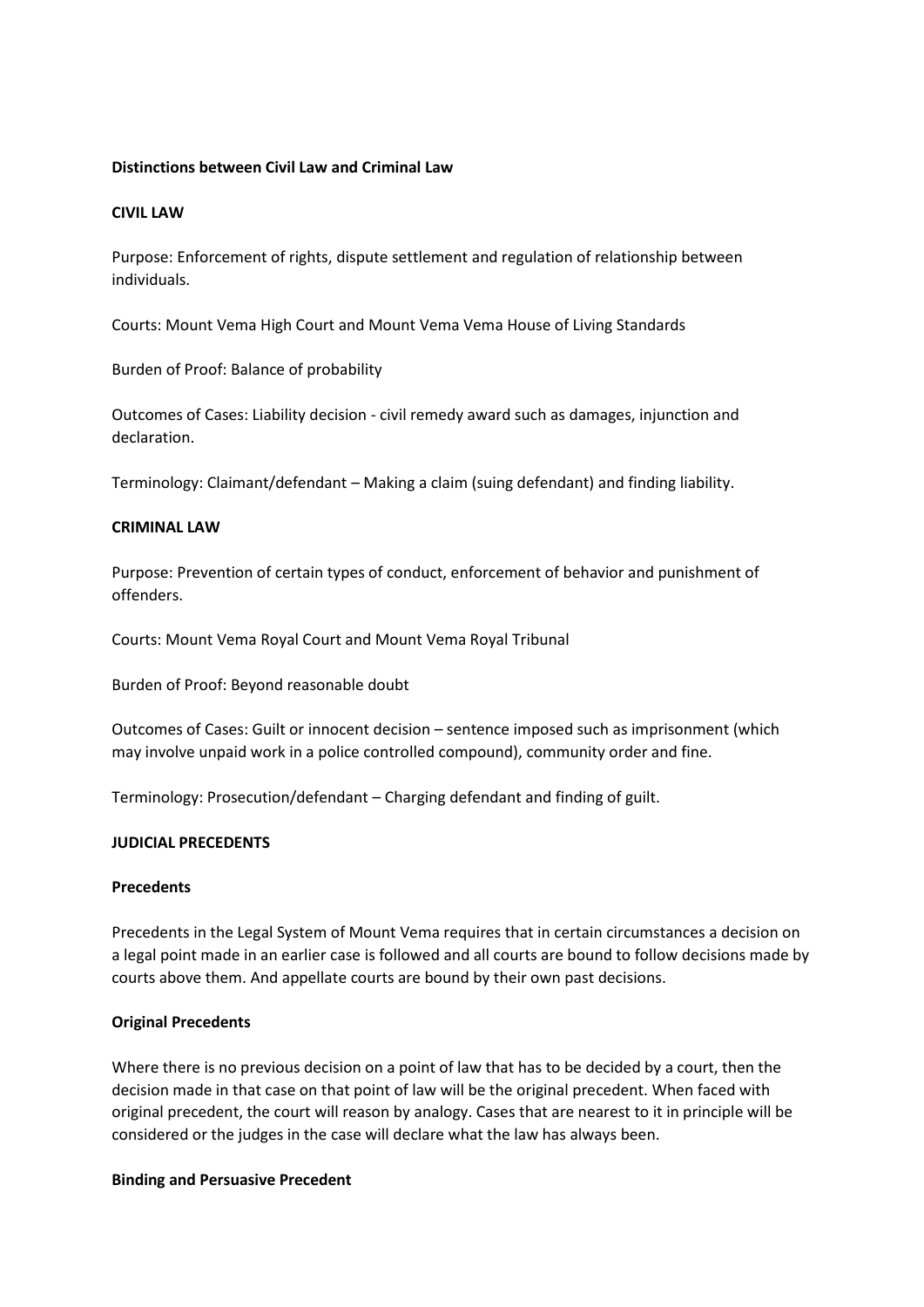A past decision is bound only if:

The legal point involved is the same as the legal point in the case being decided.

The fact of the case being decided is sufficiently similar to the previous case.

The earlier decision was made by a court above the present court or by the court level which is bound by its own past judgement.

# **Law Reporting**

In order to operate the Mount Vema system of precedents effectively all past cases are properly recorded and are available on an official subscription site on the Mount Vema Intranet or at the Judiciary Files.

# **Hierarchy of the Mount Vema Courts**

Where a point of international law is involved, the decisions of the Royal Mount Vema House of Law is bound on all courts in the Kingdom of Mount Vema.

# **The Mount Vema Royal House of Appeals**

The Mount Vema Royal House of Appeals is the highest Court of the Kingdom of Mount Vema and its decisions are followed by all other courts of the Kingdom. It regards its own past decisions as binding and departs from them when it appears right to do so.

# **The Mount Vema Royal Court of Justice**

The Mount Vema Royal Court of Justice follows decisions of the Mount Vema Royal House of Appeals and its own past decisions. However it has the flexibility to depart from a decision where the liberty of a person is involved or a judge considers that the material facts of the present case are sufficient from an earlier case. He/she may distinguish the case and refuse to follow the earlier decision.

# **The Mount Vema Royal Tribunal**

The Mount Vema Royal Tribunal follows the Mount Vema Royal Court of Justice and its own past decisions.

# **The Mount Vema High Court**

The Mount Vema High Court follows its own past decisions with the flexibility to depart from a past decision where the liberty of a person is involved or a judge considers that the material facts of the present case is sufficient from an earlier case. He/she will distinguish the case and will refuse to follow the earlier decision.

# **The Mount Vema House of Living Standards**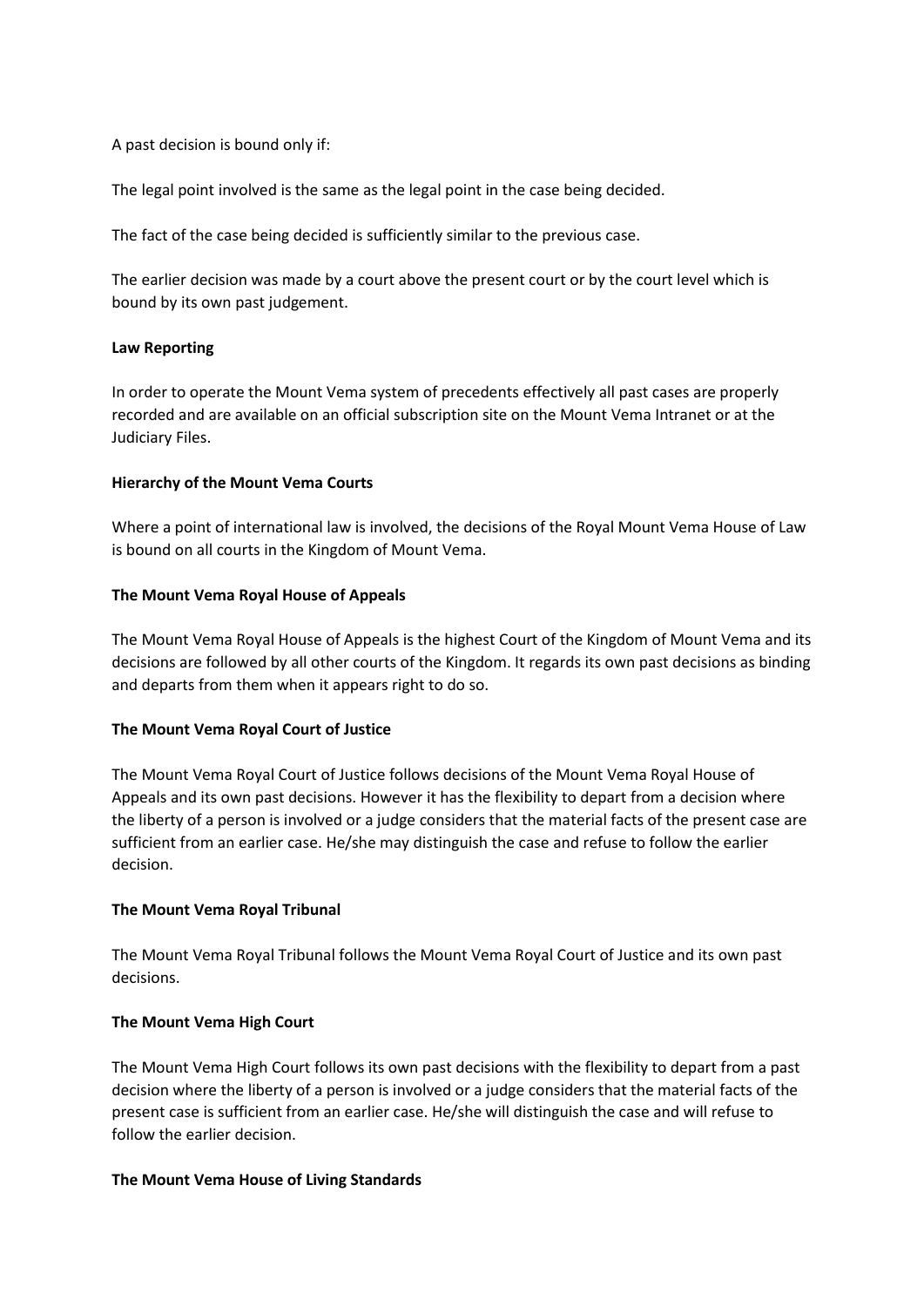The Mount Vema House of Living Standards, follow the Mount Vema High Court and its own past decisions.

# **The Mount Vema House of Complaints**

The Mount Vema House of Complaints is not a court as such, so it does not create precedents and follows decisions of all the above courts.

# **LEGISLATION**

# **Acts of Veman Congress**

The Congress of Mount Vema ensures that all Acts of Veman Congress passed delegated legislation and statutory instruments are as clear as possible, and when legislative provisions are not clear, the Judges reserve the right to interpret it in order to apply.

# **Veman Congress Process and Consultation**

The Laws of Mount Vema come from a variety of sources:

It may come from the Veman Sovereign - The Vema Seamount Authority, The Veman Congress and the Vema Seamount Administration.

- The Veman Congress sets out its legislative programme for the congressional session in the Prime Minister's State of the Nation Address, which is the Annual Speech for the following year agenda and budget as approved by the Veman Congress and signed by the Veman Sovereign, on the first of August.

- The Vema Seamount Administration is responsible for proposing new legislation to the Veman Congress for better management of the Kingdom.

- Members of the Administration (Cabinet Officials) have the duty to review areas of the law in connection with their respective Departments, research and consult before drawing up proposals for new laws or law reform.

# **The Drafting Process a Bill**

Like in many English speaking countries, In Mount Vema, a draft act is called a Bill. When a Bill is introduced by the Vema Seamount Administration, it is drafted by its relevant departments and approved by the Prime Minister as the ok to be presented to the Veman Congress, with detailed instructions given by the Minister in charge of the Ministerial Department responsible for the legislation.

# **The Process in Veman Congress**

Each Bill goes through a number of stages before it becomes an Act. If the Bill is voted against at the First Presentation, Second Presentation or Third Presentation in either Council then it is not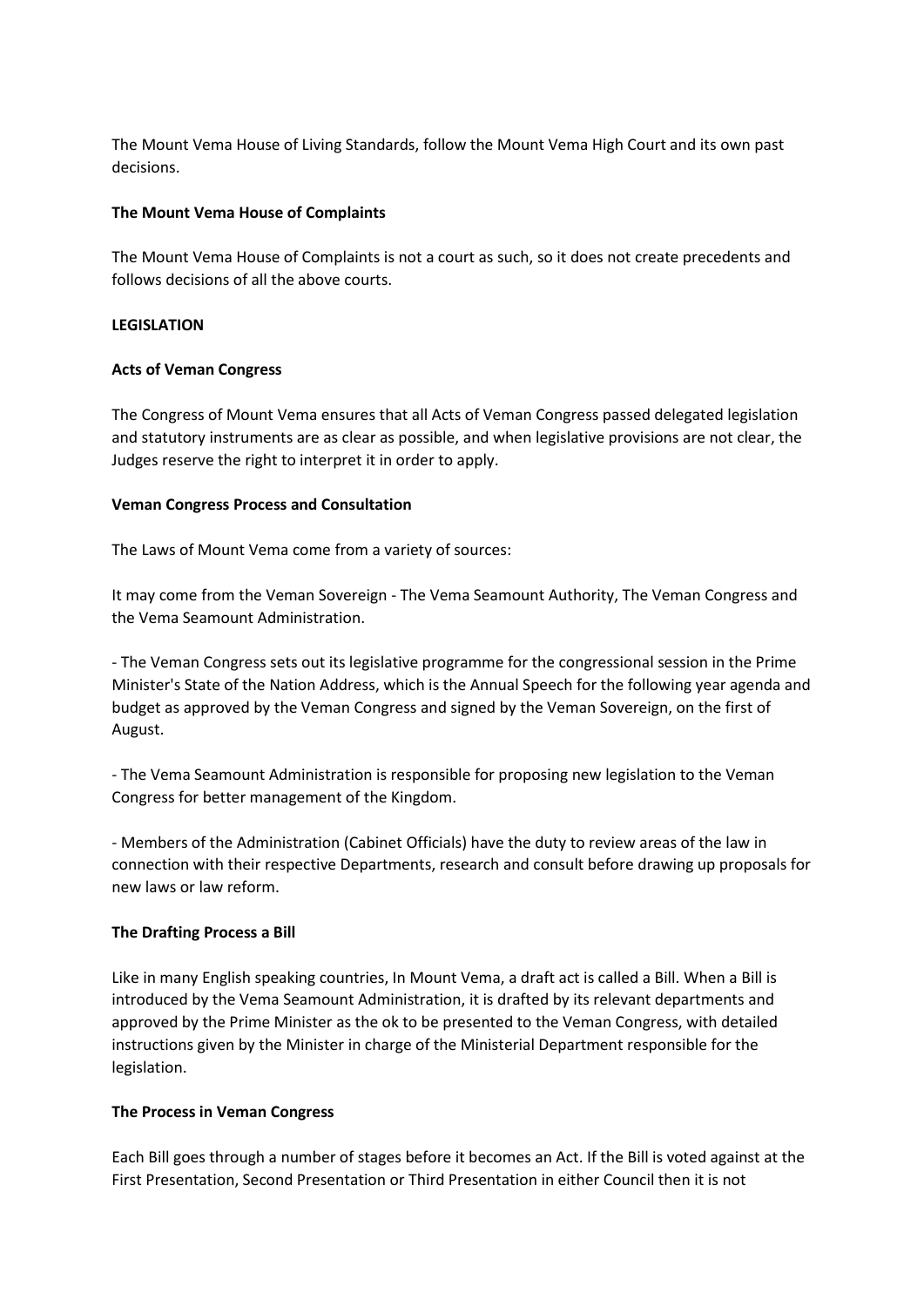presented to the Sovereign for approval.

# **Types of Bill**

There are two types of Bill:

1- Royal Bill: When introduced by the Veman Sovereign through the relevant Royal Departments. Note: a royal bill is only presented when it originates from the council of Royal Advisors at the Mount Vema House of Lords, and is never to be confused with a Royal Order which is an executive order (sovereign's order) that does not require congressional approval.

2- Government Bill: When proposed by the Vema Seamount Administration through its relevant Departments.

# **Passing a Bill**

A Bill may be started in either the Council of Royal Advisors (The Mount Vema House of Lords) or the Council of Cabinet Ministers (The House of Representatives), but it must go through the same procedure in each Council and it must pass all stages of the legislative process in order to become law.

1- First Presentation: The formality at which the title of the Bill is read.

2- Second Presentation: The main debate on the principles of the Bill.

3- Clause Stage: The Consideration of each clause of the Bill.

4- Report stage: The report on the amendments proposed on the Bill.

5- Third Presentation: The final vote on the Bill. If rejected there should be further debate about the Bill upon request of at least five members of the Veman Congress.

6- The Royal Approval: When a Bill is approved by the Veman Congress it is then sent to the Veman Sovereign for signature of approval (The Royal Seal Approval).

The Sovereign can either sign the Bill or return to the Congress with Royal Objections. When a Bill is returned with Royal Objections it may be re-presented to the Monarch one to five years after, except 'Money Bills' which may be re-presented one month after.

When a Bill is approved it becomes an Act of Veman Congress.

# **Veman Congress Acts - Coming into Force**

The Act of Congress shall come into force on the commencement date given in the Act. Or if there is an 'appointed day' section, on the date set by the appropriate Government Department; or if there is no indication in the Act, then it shall become law at midnight following the Royal Mount Vema Approval.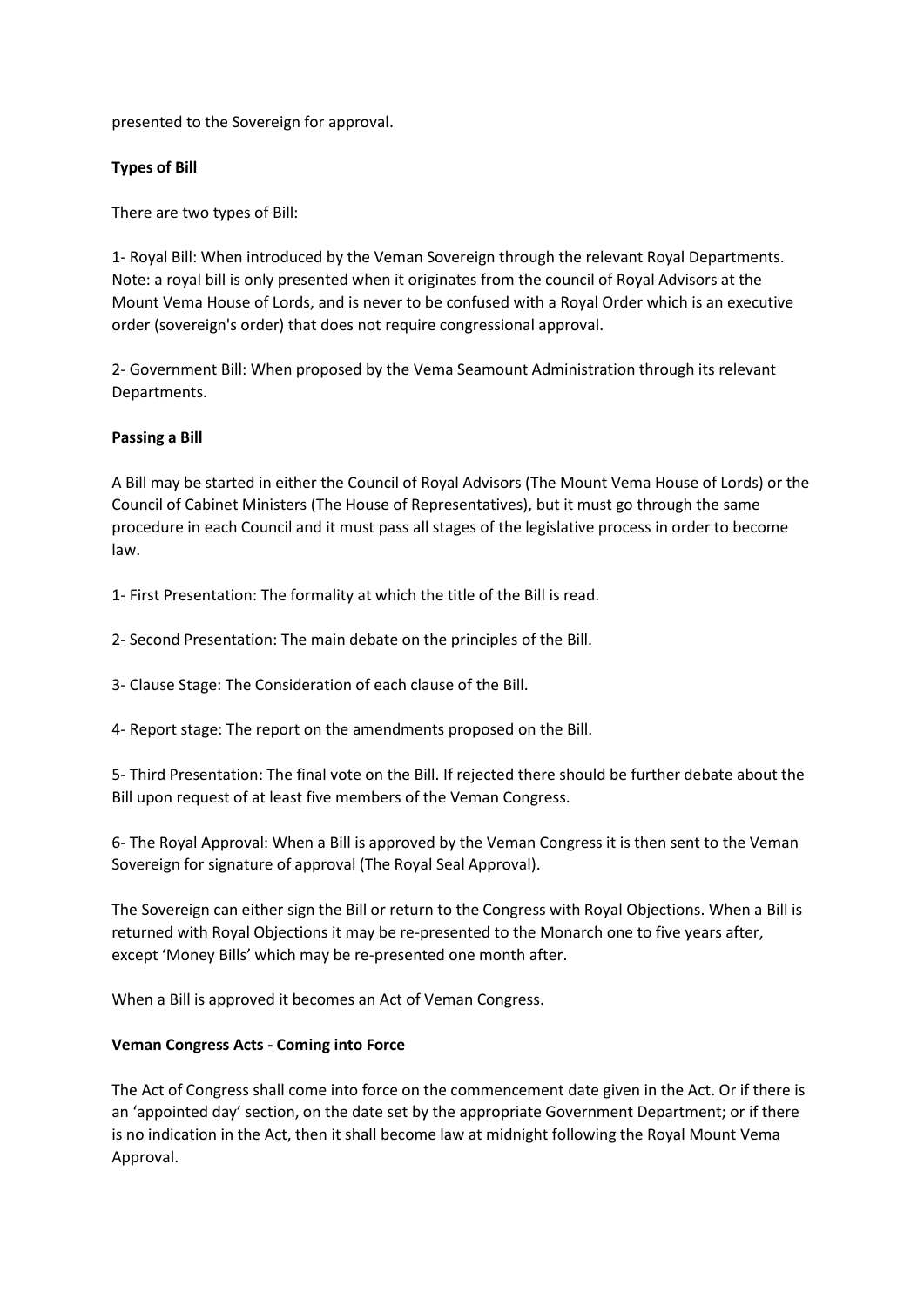# **Treaties**

All Treaties signed are directly applicable, and are given legal effect without further enactment.

# **LAW REFORM**

The Mount Vema House of Law or a Government Department may refer to the Congress to develop and reform the law; to simplify and modernise the law; to codify the law; to eliminate anomalies; or to repeal obsolete and unnecessary enactments.

# **CIVIL JUSTICE SYSTEM**

# **The Civil Court**

The Mount Vema High Court hears all civil cases in the Kingdom of Mount Vema and has four divisions.

a) - First Division: For all small claims involving amounts smaller than 15, 000 golles.

b) - Second Division: For all contracts and torts claims including Commercial, Technology, Construction and Admiralty.

c) - Third Division: For dispute involving matters such as mortgages, trusts, copyright and patents; winding up of companies and corporate disputes.

d)- Family Division: For family-related disputes, wardship cases and cases relating to children.

# **The Civil Procedure**

The Mount Vema Civil Procedure Rules are set out as follows:

1- The Mount Vema House of Complaints issues Claim Forms to the Claimant.

2- The Claimant must state the truth as to the facts in the particulars of the Claim.

3- The Mount Vema House of Complaints serves a copy of the Claim Form and the particulars of the claim to the Defendant, by post, fax, e-mail or other electronic means.

4- The Defendant has 8 days in which to respond, by paying the claim, admit or partly admit it, or file a defence.

5- A defence that simply denies the claim is not be sufficient unless specified.

6- Before or after the commencement of proceedings, the defendant or the claimant may make an offer to settle and payment.

# **Allocation of Cases**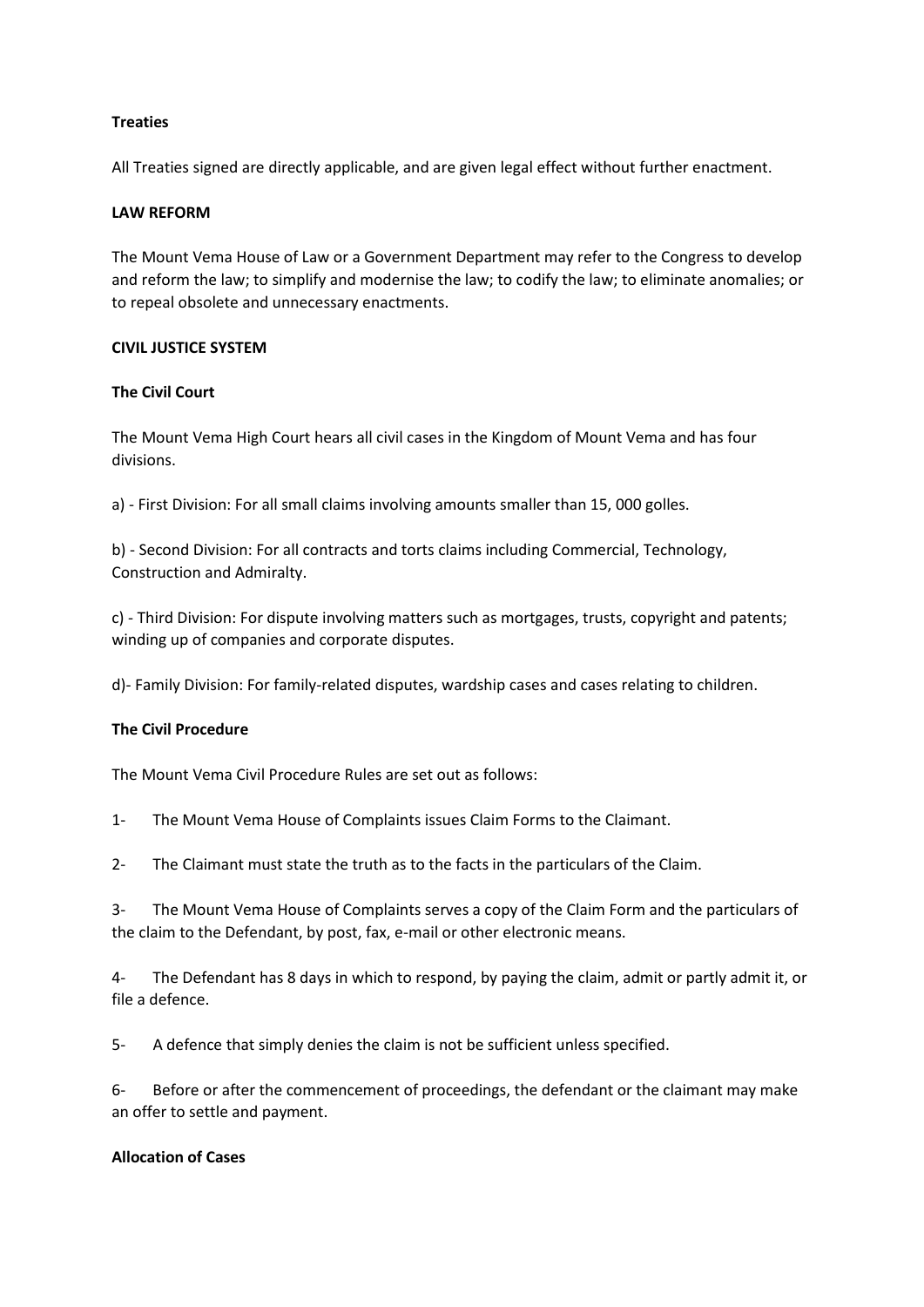When a defence is filed at the House of Complaints, the House files an allocation questionnaire which is sent to all parties to determine the High Court division in which the claim would be heard. An allocation fee must be paid at this stage. If a party is dissatisfied with the allocation decision, an application can be made to the court for the claim to be re-allocated.

# **Proceedings**

- 1- All cases are heard by High Court Judges.
- 2- The use of lawyers is not required.

3- The number of expert witnesses is controlled by the court, and the court permission is not required for any party to use an expert to give evidence either oral or written.

4- All time limits are strictly enforced and an approximate date for trial is given to all parties.

# **Appeals**

Appeals are heard by Senior High Court Judges. They are only made where a Senior High Court Judge considers that the special appeal would raise an important point of principle or practice; or there is some other compelling reason for the High Court to hear.

# **The Approach to Appeals**

Permission to appeal is required and is granted by either the High Court or the House of Law.

Permission is granted only where the House of Law or the High Court considers that an appeal would have a real prospect of success. Or there is some other compelling reason why the appeal should be heard; or when a decision of the judge was wrong or where it was unjust because of a serious of procedural or other irregularities.

Permission to appeal is not required where the liberty of the individual is in issue.

# **Alternative Resolution**

When the lawyers of the parties involved agree to resolve the dispute privately.

# **Mediation/Conciliation**

Mediation is the process in which the House of Complaints (the mediator) helps the parties reach a compromise solution to their dispute without offering a solution.

Conciliation is the process in which the House of Complaints (the conciliator) suggests grounds for compromise and the basis for settlement before the House of Complaints issues the Claim Form to the Claimant.

# **TRIBUNALS AND INQUAIRIES**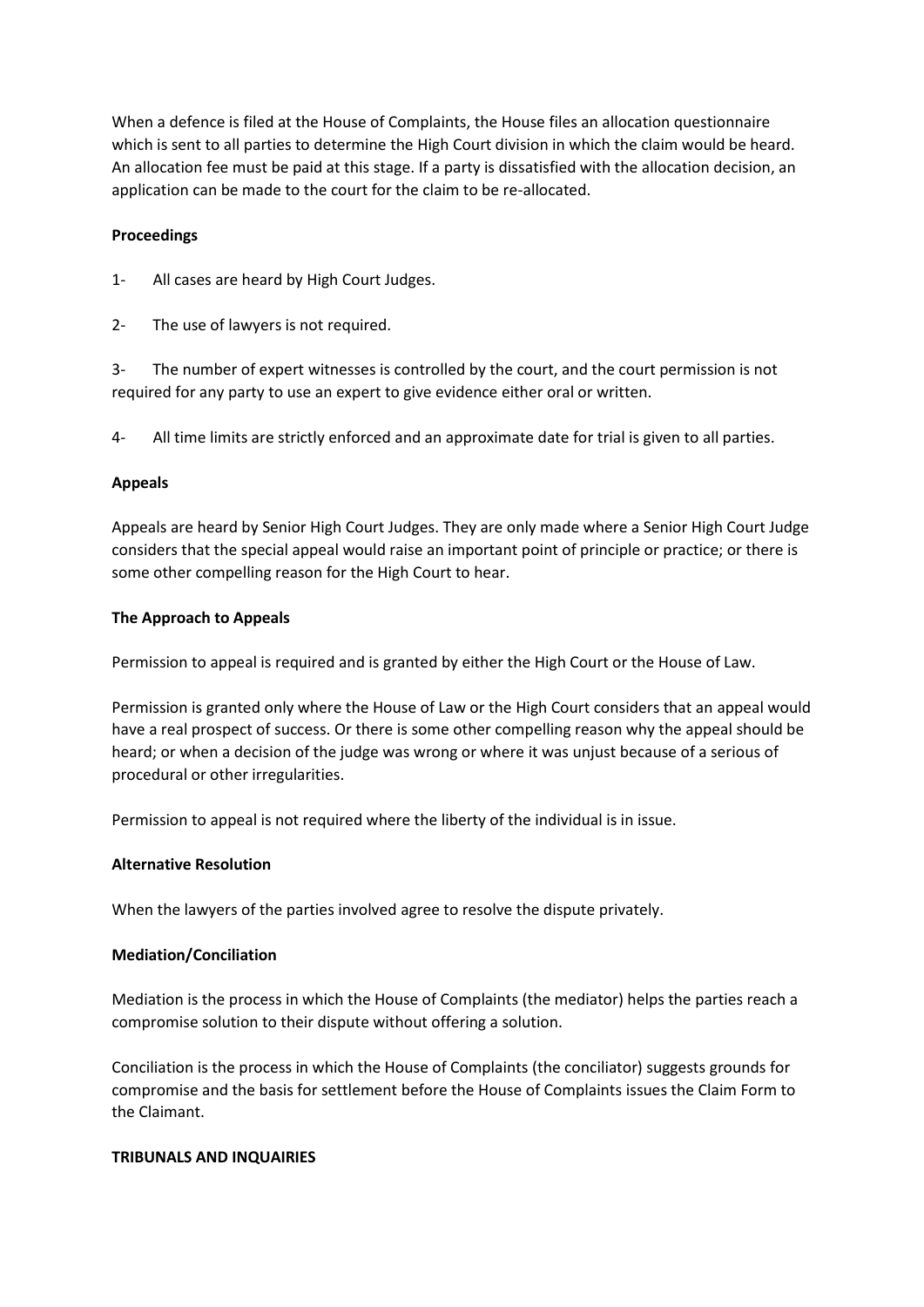A system of tribunals operates within the House of Living Standards and they are subject to the law of natural justice and judicial review of their proceeding.

# **Types of Tribunal**

There is diversity in the jurisdiction of each tribunal. Such as Domestic Disputes, Social Security and Welfare Rights, Criminal Injuries Compensation, Immigration, Liberty of the Individual, Mental Health, Work Related Incidents, Wages, Unfair Dismissal, Redundancy and Discrimination.

# **Composition and Procedure**

Tribunals have a panel of four qualified chairmen with knowledge of the field in which the tribunal operate. The Panel of Chairmen is appointed by the Veman Lord Justice from a list of suitable applicants. Witnesses are required to give evidence on oath and the tribunal are required to give reasons for their decision.

# **The House of Living Standards**

The House of Living Standards is administered by a qualified judge. The judge receives and investigates complaints about tribunals and issue annual report.

# **Control by the Courts**

When any party to a tribunal hearing believes that the rules of natural justice have been breached, they have the right to apply to the Lord Justice for the case to be reviewed.

# **POLICE POWERS**

# **Police Forcers**

1- The Mount Vema Royal Police: Receives orders from the Royal Mount Vema Department Justice.

2- The Mount Vema Police or Vema Seamount Police: Receives orders from the Ministry of Justice.

3- The District Police: Receives orders from their District Administrations and District Attorney.

# **Powers to Stop and Search**

The police in Mount Vema have the power to stop and search vessels, people and vehicles in public places; and it includes places in which people have paid for entry. It also includes gardens or yards of a private property where the police have reasonable grounds for believing that the person does not reside there and has not got the permission of the resident to be there.

In order to stop a person or a vehicle the police officer must be in uniform or if not he has to produce documentary evidence that he is a police officer, and he has reasonable suspicion. Reasonable suspicion should never be supported on the bases of personal factors alone such as age, colour, hairstyle, and manner of dress or a known previous conviction.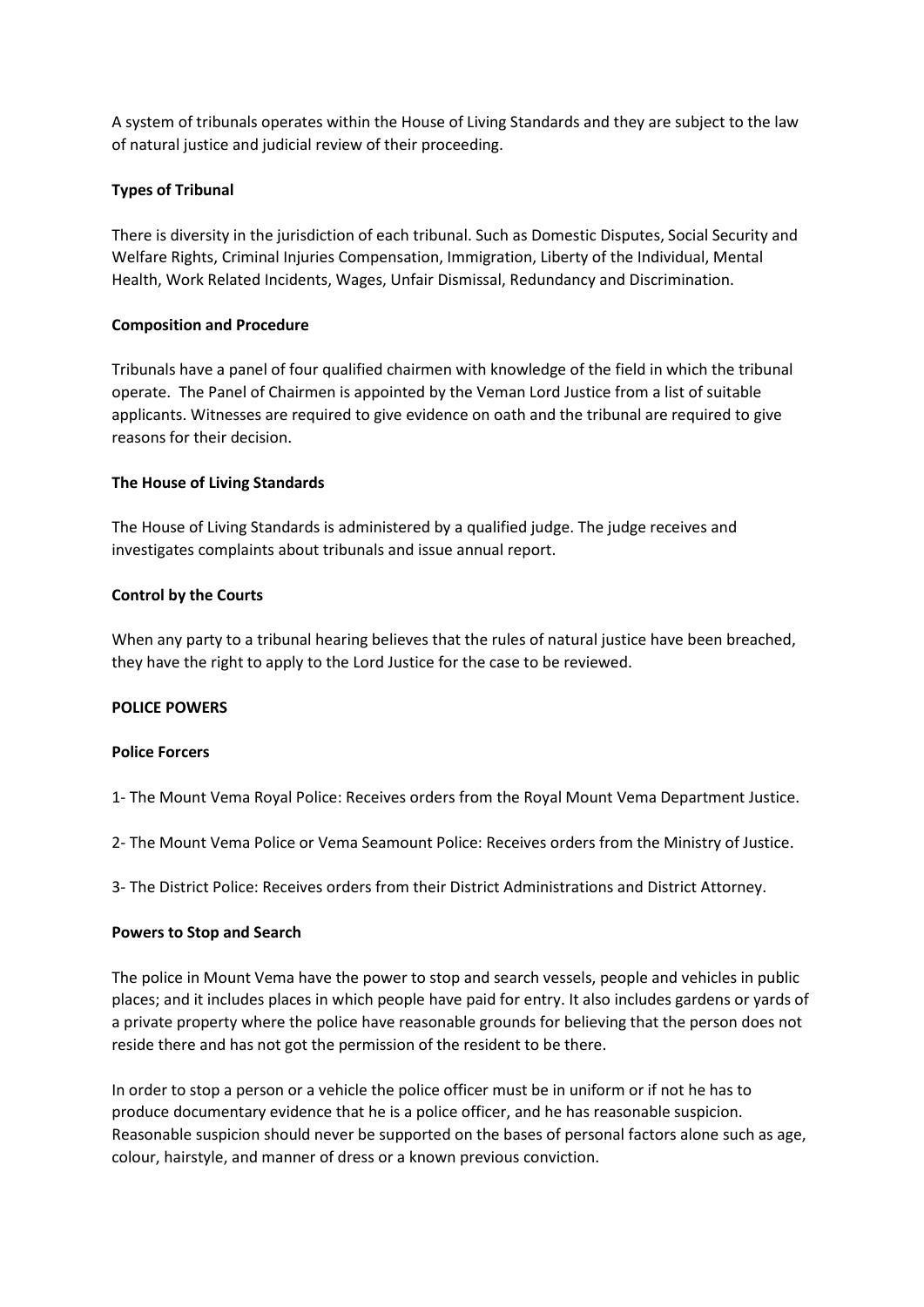In all cases, before commencing the search the police officer must activate his police voice recorder, and state his name and number to the suspect specifying the object of the proposed search and the grounds for proposing the search. When this procedure is not followed the search is considered unlawful.

# **Searching Premises**

The police can enter and search any premises with the occupier's consent.

A Search Warrant must be issued by the House of Complaints or a judge in case of serious crime, to allow the police to search the premises named in the Warrant. Such a warrant only authorizes one entry within one month from the date it is issued with reasonable grounds for believing that:

1- A serious arrestable offence has been committed.

2- There is material in the premises which is likely to be of substantial value to the investigation of the offence.

3- The material is likely to be relevant evidence.

4- It is not practical to communicate with any person entitled to grant entry to the premises or the material.

5- Entry to premise will not be granted unless a warrant is granted.

6- The purpose of the search may be frustrated or seriously prejudiced unless a police officer arriving at the premises can gain immediate entry.

The police must identify themselves to the occupier of any premises searched and they must show the search warrant and hand a copy to the occupier before any search commences.

# **NOTE**

The Royal Police is the only police force of the Kingdom of Mount Vema that does not require warrant to enter and search premises. A reasonable suspicion that a person or establishment poses a threat to His Mount Vema Majesty's realm is sufficient.

# **Other Powers to Enter Premises**

The police will enter without a search warrant to arrest a person on a warrant or for an arrestable offence, or to recapture an escaped prisoner. If a person is arrested, the police can enter and search premises in which he was at the time of arrest or immediately before the arrest.

# **Arresting Powers**

Any person (police or private citizen) may be arrested and the powers to arrest operate only where there is or may be an arrestable offence such as: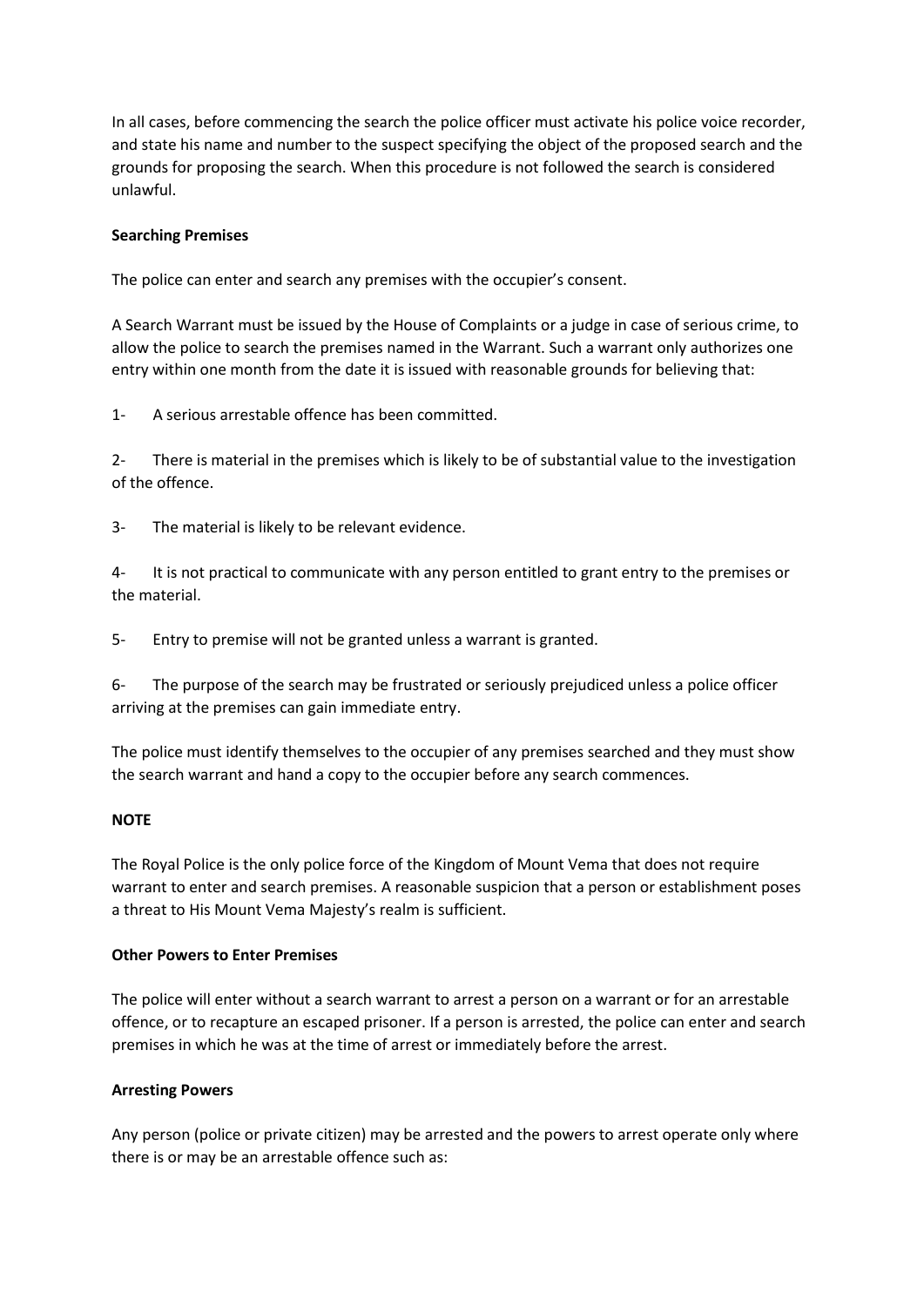1- Offences for which the sentence is fixed by law.

2- Offences for which the maximum sentence is at least one year imprisonment.

3- Offence specially made arrestable for breach of the peace.

4- When a person is in the act of committing an arrestable offence.

5- When there are reasonable grounds for suspecting that a person is committing an arrestable offence.

6- When the suspect's name and address cannot be discovered.

7- When there are reasonable grounds for believing that the name and address given are false.

8- When there are reasonable grounds for believing that arrest is necessary to allow the prompt and effective investigation of the offence or of the conduct of the person; to prevent any prosecution for the offence from being hindered by the disappearance of the person in question. To prevent a person from causing physical injury to himself or any other person; suffering physical injury; causing loss or damage to property; committing an offence against public decency; causing an unlawful obstruction of the highway; or if there are reasonable grounds for believing that arrest is necessary to protect a child or other vulnerable person from the person who is arrested.

9- When a person granted police bail has failed to attend the police station on the set date.

# **Procedure on Arrest**

1- It must be made clear to the person that they are being arrested and what the arrest is for.

2- Where necessary reasonable force may be used to affect the arrest.

3- If the arrest is made by warrant, the warrant must be shown on demand as soon as is reasonable practicable.

4- The police may search the arrest person for anything which might be used to make an escape or for evidence relating to the offence.

5- If the search takes place in public, the police can only require the suspect to remove outer coat, jacket and gloves.

6- If the arrest is not made at a police station, the suspect must be taken to a designated police station as soon as practicable.

7- There may be a delay when the presence of the suspect is necessary in order to carry out immediate investigation.

8- If there is a delay in taking a suspect to a police station the reason for the delay must be recorded on arrival at the police station.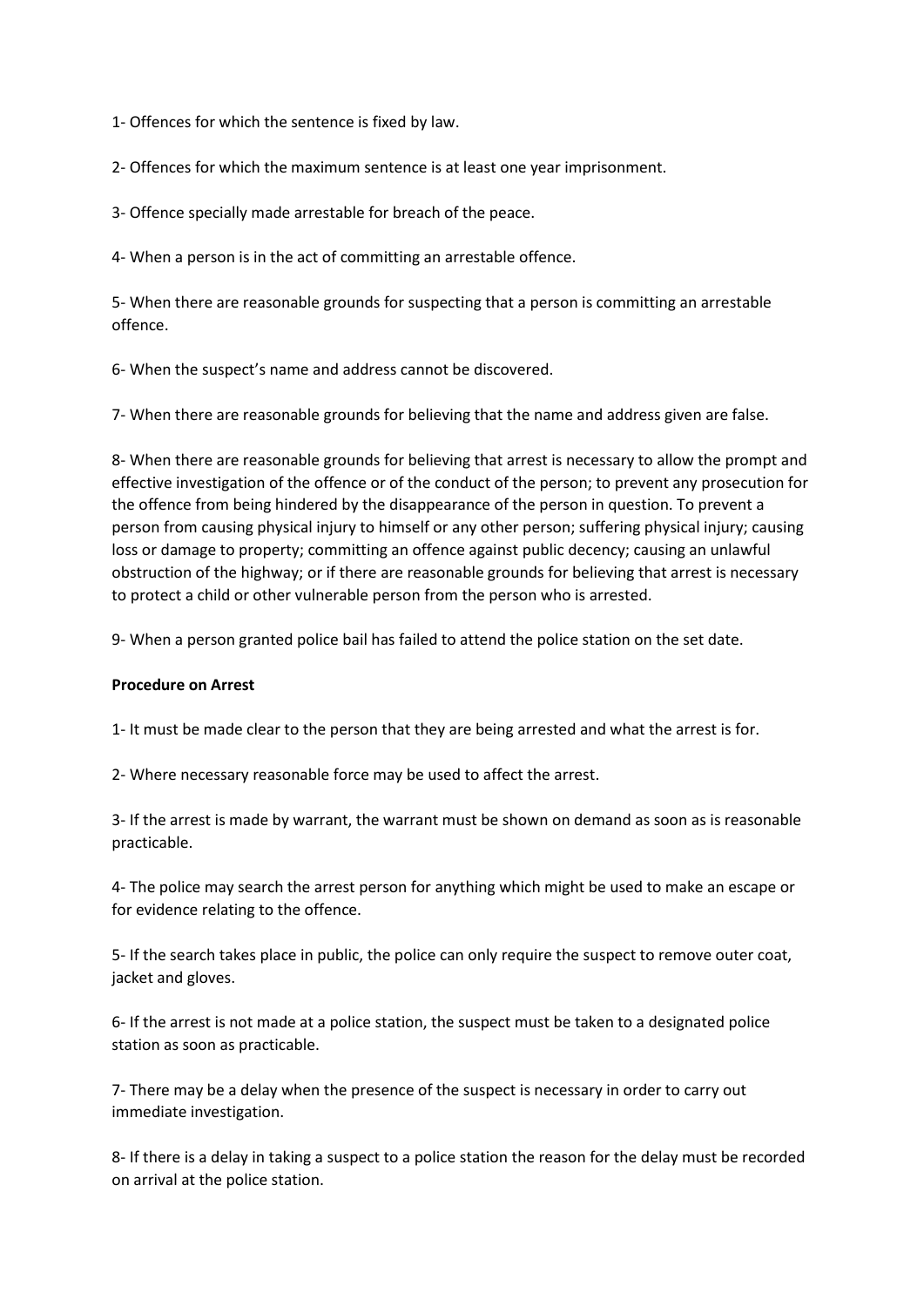# **Detention at the Police Station**

Time limits and the custody officer's role:

1- The normal maximum time for detention in Mount Vema is 36 hours but this can be extended to 48 hours for all offences if it is authorized by an officer of the rank of captain or above.

2- For serious arrest offences applications must be made to the House of Complaints to extend the period up to a maximum of 96 hours.

3- At the beginning of the period of detention the custody officer must inform the suspect of their rights to: have someone informed of the arrest; legal advise in private and that the advise must be provided free of charge; speak on the telephone for a reasonable time to one person. And these rights must be given to the suspect in a written notice.

4- In the case of a serious arrestable offence, where it is believed that it will hinder investigations the right to have someone informed and the right to legal advice can be delayed for up to 48 hours.

5- Where a suspect is under 17 years old, a parent or guardian must be notified of the detention.

6- The custody officer must be responsible for reviewing the detention and deciding whether the person should be detained. This must be done at the outset of the detention, then after five hours, then every eight hours.

7- A record of all events such as visits to the cell by police officers and interviews by the custody officers must be made.

# **The Right to legal Advice**

The custody officer must point out the right to legal advice and if the person declines to speak to a solicitor the custody officer must record the reason for the refusal. However the right to legal advice can be delayed for a maximum of 48 hours in the case of serious arrrestable offence.

# **Interviews**

1- At the interview a suspect must be cautioned: 'You do not have to say anything. But it may harm your defence if you do not mention when questioned something which you later rely on in court. Anything you say may be given in evidence.'

2- All interviews must be recorded.

3- Suspects are entitled to have a lawyer present during the interview, except where the right to legal advice has been delayed in case of serious arrestable offence.

4- Suspect under 17 or those who are mentally disordered or handicapped must have an appropriate adult present during the interview, even if they appear to understand the questions.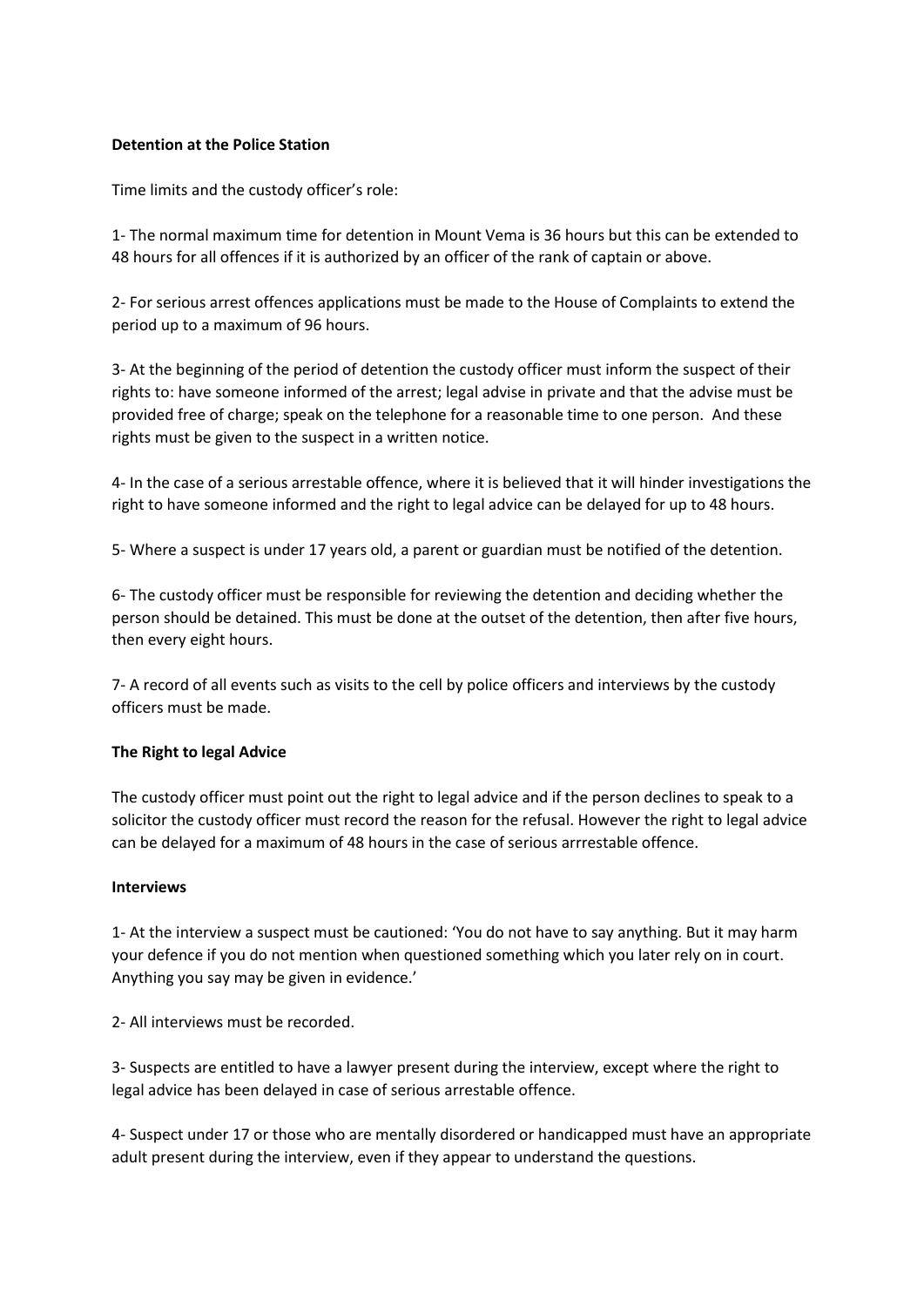5- There should be a short break at least every two hours, breaks for meal times, and the suspect must be allowed an eight-hour period of rest.

6- If a confession is obtained by oppression or in circumstances likely to render it unreliable, that evidence must be excluded by the trial judge.

# **Searches, Samples and Fingerprinting**

1- When detained at a police station, a non-intimate search may be made if the custody office believes this necessary. The search must be carried out by a person of the same sex as the suspect.

2- If a strip search involving the removal of more than outer clothing is considered necessary, then the search must: Take place where the suspect cannot be seen by any person who does not need to be present and it must conducted with proper regard to the sensitivity of the person and to minimize embarrassment.

3- An intimate search consists of the physical examination of a person's body orifices, other than the mouth.

4- An intimate search must be authorized by a captain or a person above in rank who believes that there is hidden: An article which could cause harm or a Class A drug.

5- The actual search must only be carried out by a doctor or nurse, although, where it is for an article which may cause harm and a captain or above in rank considers it is not practicable to wait for a doctor or nurse, then a police officer may carry out the search.

6- Where the offence being investigated is a recordable offence, the police may take fingerprints and non-intimate samples; include hair (except pubic hair) and saliva.

7- The consent of the person must be obtained before fingerprints or non-intimate samples are taken. If consent is refused fingerprints and non-intimate samples can be taken without consent where the person is detained or charged with a recordable offence. Reasonable force must be used if necessary.

8- Intimate samples such as blood, semen or any other tissue fluid, urine, pubic hair, dental impression or swab taken from a body orifice other than the month must only be taken by a doctor or nurse. Consent must be needed.

9- Any fingerprint or samples taken must not be destroyed even if the person is not found guilty or not even charged with any offence.

# **Complaints against the Police**

Any person who believes that the police have exceeded their powers or a complaint against a senior police officer may make a complaint to the House of Complaints, House of Law, or the Royal Police Department of Internal Affairs.

Court actions against the Police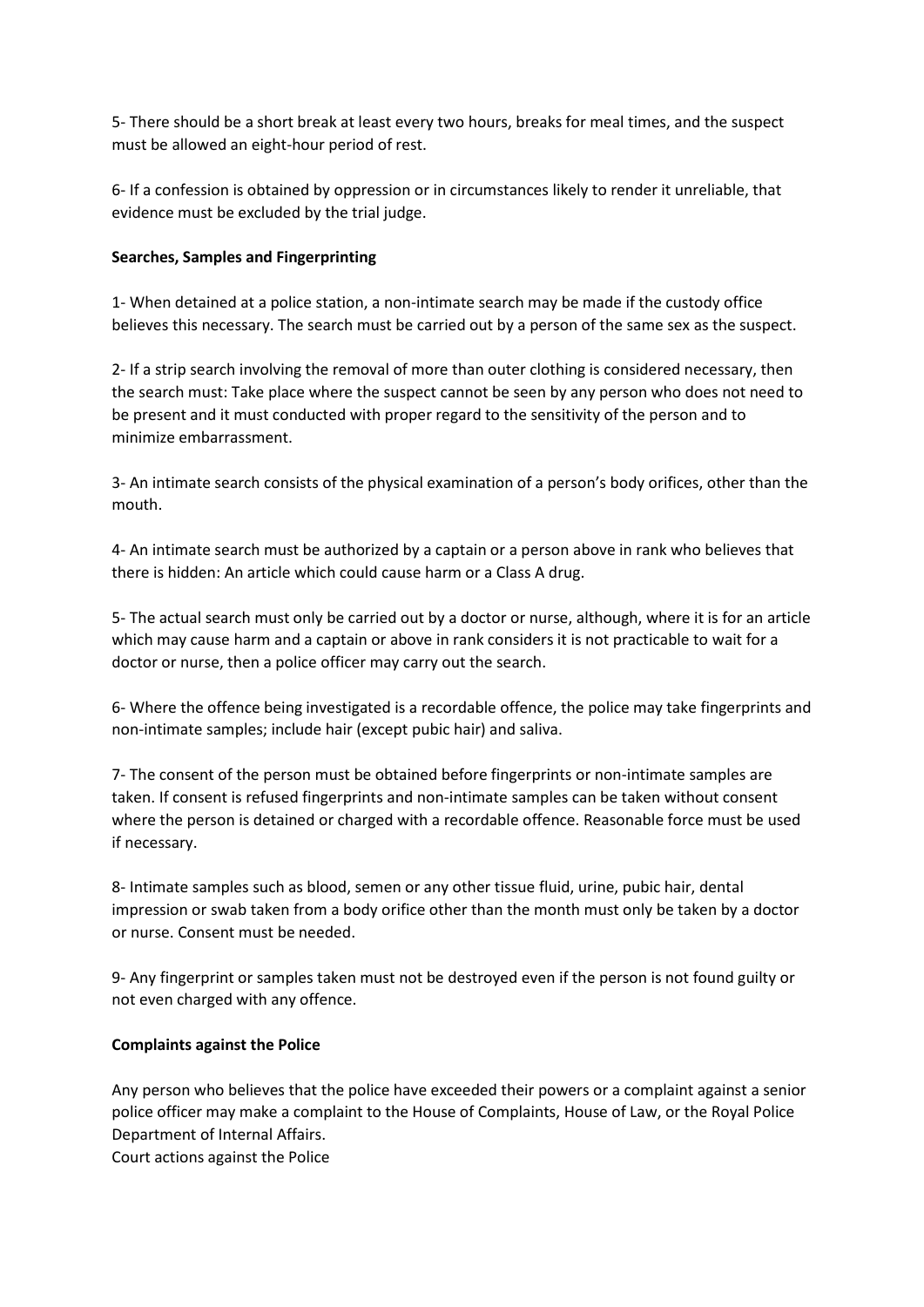When there is an allegation that a police officer has committed a crime, e.g. assault, criminal proceedings, may be taken against that police officer. These proceedings may be commenced by the Prosecution Service, where there is a breach of civil rights; the individual affected may take civil proceedings and claim damages (compensation). For example, where the police have entered premises without a search warrant a claim for trespass to land may be made, or where there has been an unlawful arrest or unreasonable force a claim for trespass to the person may be made.

# **THE CRIMINAL PROCESS AND COURTS**

# **The Prosecution Service (MVPS)**

1- MVPS, The Mount Vema Prosecution Service is the Kingdom of Mount Vema's, independent public prosecutions services, which also acts in the name of the Crown of Mount Vema.

2- Once a defendant has been charged by the police, the case file must be handed over to the MVPS to review.

3- The MVPS may decide to discontinue a case if there is insufficient evidence or if it is not in the public interest to prosecute.

4- The Code for Prosecutors are set out by some common public interest factors considered, such as:

- a)- A weapon was used;
- b)- The defendant was in position of authority or trust;
- c)- The offence was premeditated;
- d)- The offence was carried out by a group;
- e)- The defendant has relevant previous conviction.

5- Factors against prosecution include:

a)- The offence was committed as a result of a genuine mistake;

- b)- The loss or harm is minor and arose from a single incident;
- c)- The defendant is elderly or suffering from significant mental or physical.

6- In the Royal Tribunal the MVPS, is represented by a Prosecutor.

7- In the Royal Court the MVPS, is represented by a Prosecutor.

# **Bail**

Every individual in the Kingdom of Mount Vema have a right to liberty (in accordance to Human Rights Convention), but this right is balanced against protection of the public, and is considered when granting bail, which may be given by the police or by a court before which the defendant appears.

Bail will not be granted where the defendant should be kept in custody due to the nature and seriousness of the offence: Such as the defendant's character, antecedents, associations, community ties, record of fulfilling his obligations under previous grants of bail and the strength of the evidence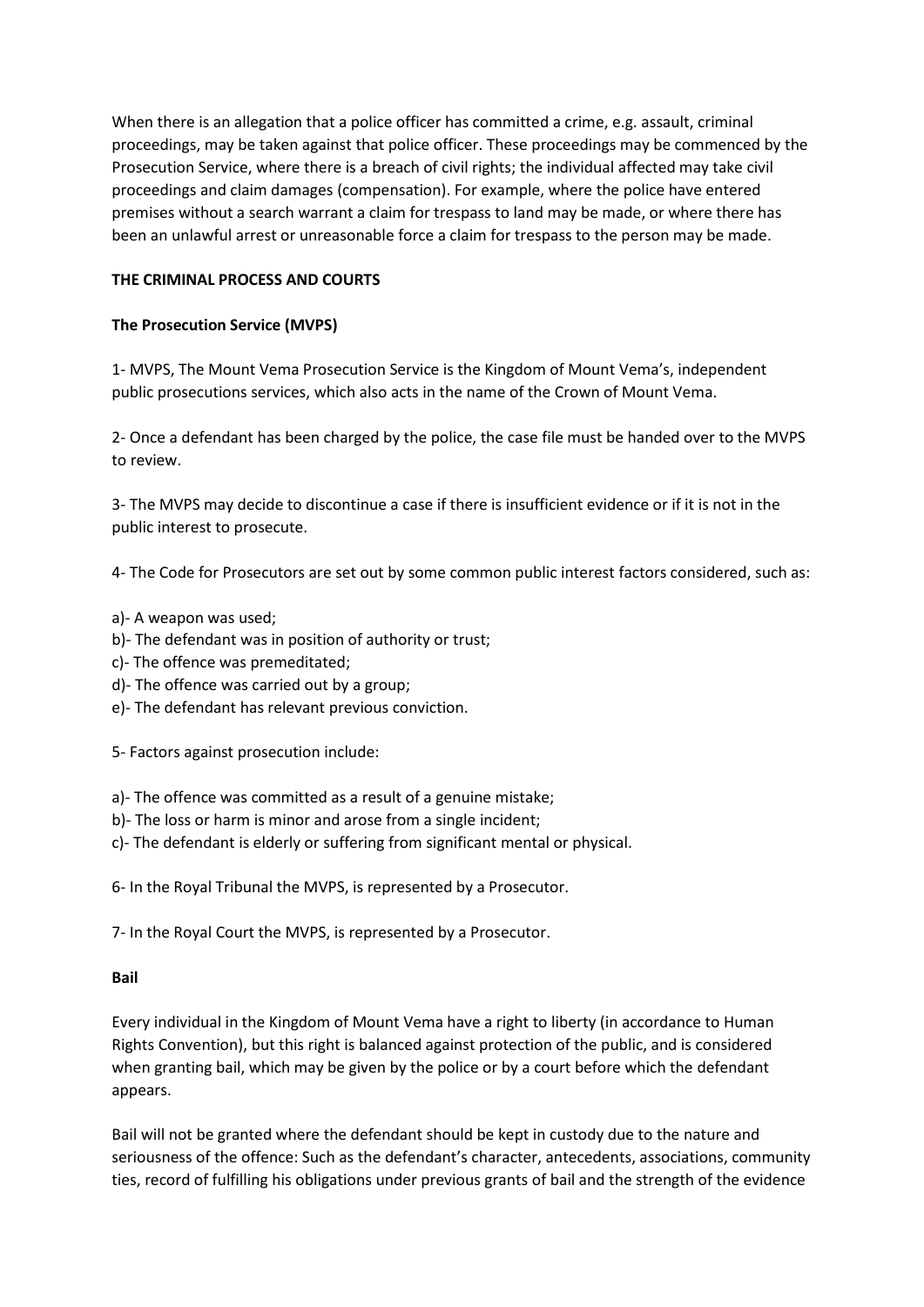against the defendant or for his own protection.

Bail will also be denied where defendant is arrested for child abuse, murder, attempted murder, manslaughter, rape or attempted rape, where the defendant has already served a custodial sentence for such an offence, or where there are substantial grounds for believing that the accused would, if granted bail:

a)- Fail to surrender to custody;

b)- Commit an offence while on bail;

c)- Interfere with witnesses or otherwise obstruct the course of justice;

# **Classification of Offences**

The trial court is determined by the category of the offence being tried. There are three categories of the offence:

1- Summary Offences: Is the least serious and can only be tried at the Royal Tribunal.

2- Triable either way: Is the middle range of offences and can be tried in either at the Royal Tribunal or at the Royal Court of Justice.

3- Indictable: Is the most serious offences and can only be tried at the Royal Court of Justice.

# **The Royal Tribunal**

# *Jurisdiction of the Royal Tribunal*

1- The Royal Tribunal must try all Summary offences and any offence triable either way where the defendant agrees to being tried in the Royal Tribunal.

2- The maximum sentences in the Royal Tribunal are 24 months for two offences and fines up to 25,000 golles.

3- Conducts plea before venue hearings in respect of all triable either way offences. A defendant who pleads guilty is then dealt with in the Royal Tribunal.

4- Where defendant pleads not guilty to a triable either way offence, a mode of trial hearing will then be held to decide whether the case should be tried in the Royal Tribunal or the Royal Court of Justice.

5- Deals with the first hearing of all indictable offences; these cases are then sent to the Royal Court of Justice.

6- Decides whether to grant arrest warrants or search warrants, and whether the defendant should be granted bail.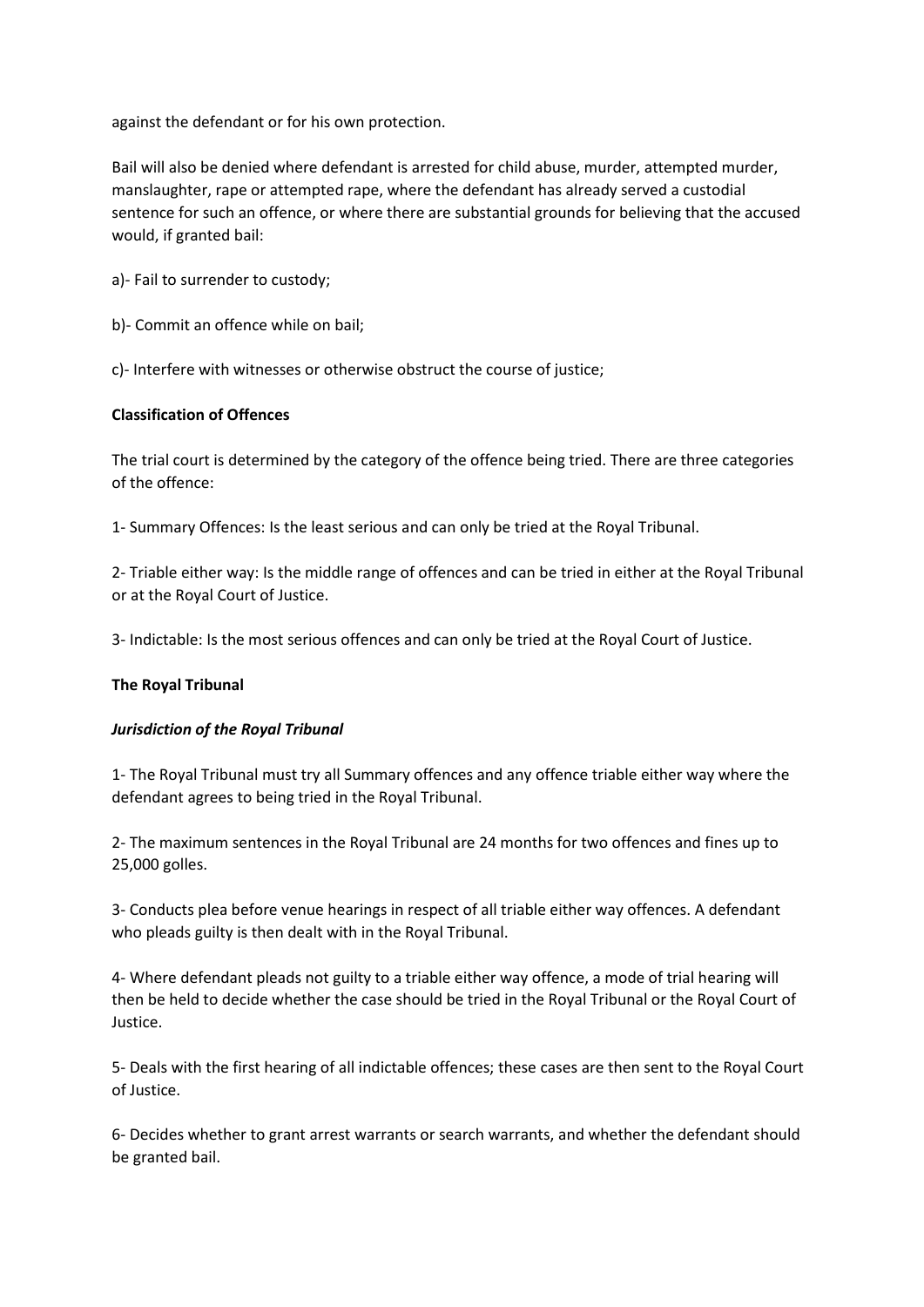7- The Royal Tribunal also have civil jurisdiction. This shall include:

a)- Hearing appeals against a local authority's refusal to grant licenses.

b)- Enforcing demands for district management and maintenance fees.

c)- Hearing family cases;

### **The Youth Court**

1- Young offenders age 10 to 17 inclusive must be tried in the Youth Court. The exception is when young offenders are charged with very serious offences including murder, manslaughter, rape, or causing death by dangerous driving, must be tried at the Royal Court. In addition, other offences (carrying a sentence of 10 years' imprisonment or more for an adult) may be tried in the Royal Court of Justice.

2- There must be three Royal Tribunal Judges on the bench, with a mix of gender, and the Judges must have special training.

3- A parent or guardian must be present where the offender is under 16, unless it would be unreasonable to require such attendance in the circumstances.

#### **Appeals from the Royal Tribunal**

There is one appeal route to the Royal Court of Justice.

The route is only available to the defendant. The appeal must be on sentence or conviction or both. The whole case must be reheard at the Royal Court by one Royal Tribunal Judge and two Royal Court Judges.

# **The Royal Court**

1- Once a case has been transferred from the Royal Tribunal, a plea and directions hearing are held to establish whether the plea is guilty or not guilty and to identify key issues for the trial.

2- If the defendant pleads guilty, the judge decides the sentence.

3- If the defendant pleads not guilty, the trial is held before a judge and a jury of 12. The judge decides the law and the jury decides the facts. The jury decides whether the defendant is guilty or not guilty. This can be by a unanimous verdict or by a majority verdict (2 to 10).

# **Appeals from the Royal Court**

The defendant may appeal against conviction and/ or sentence to the Royal House of Appeals. In all cases the defendant needs leave to appeal from the House of Appeals or the trial judge must grant a certificate that the case is fit for appeal.

1- The only ground for allowing an appeal against conviction is that the conviction is unsafe.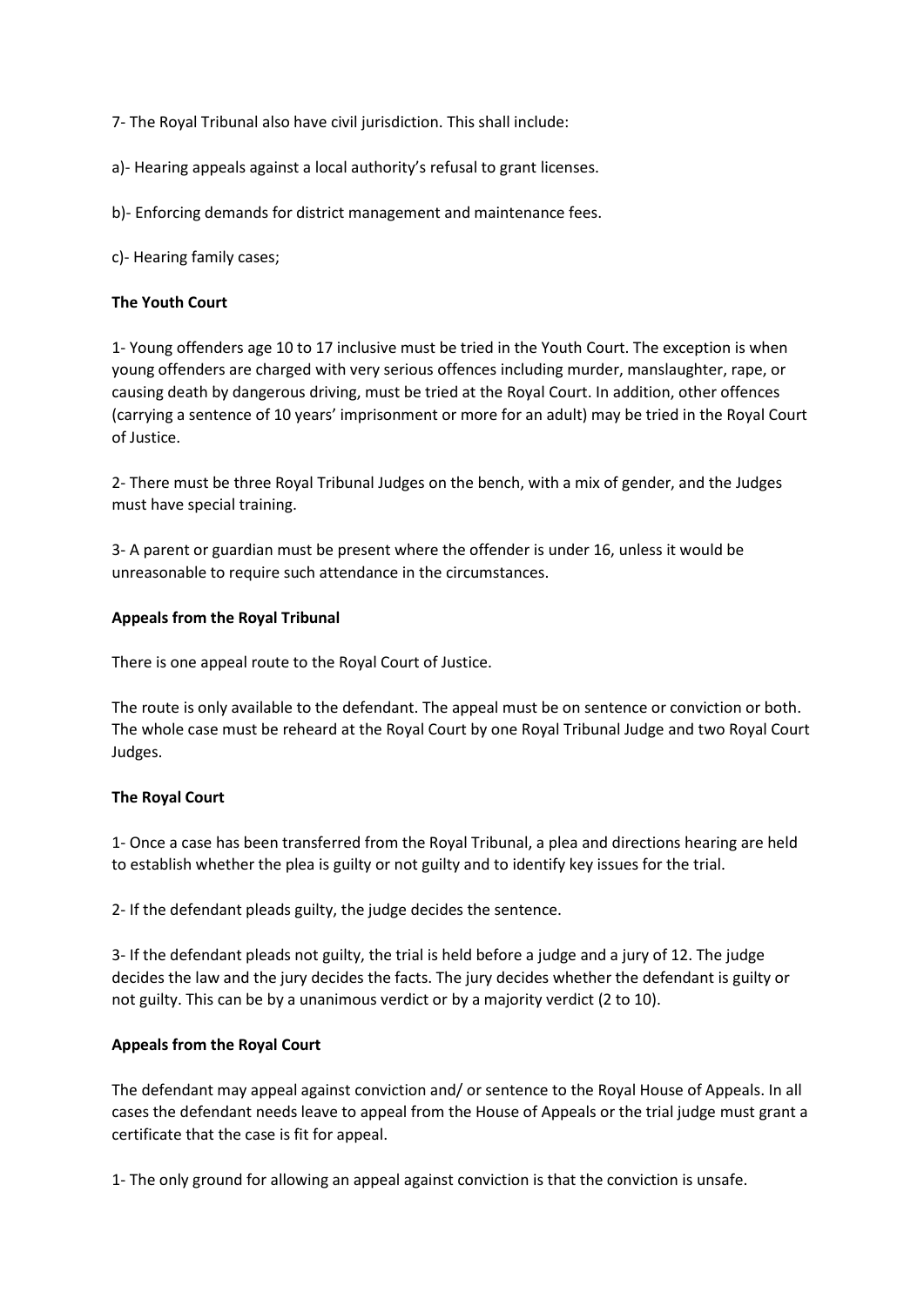2- If the House of Appeals allows the defendant's appeal, it may order a retrial or it may quash the Conviction.

3- When hearing an appeal, the House of Appeals have power to admit fresh evidence if it is necessary or expedient in the interests of justice.

# **Appeals by the Prosecution**

The prosecution may apply to the higher Court to order a re-trial or to quash an acquittal. Because of interference with a witness, the jury, the judge has made an error of law or there is new and compelling evidence that the defendant is guilty and it is in the interests of justice to hold a re-trial.

# **Appeals to the House of Law**

1- Both the prosecution and the defence have the right to appeal from the House of Appeals to the House of Law.

2- In any case the House of Appeals certifies that the case involves a point of law of general public importance, and either the House of appeals or the House of Law must give leave to appeal.

3- There must be no appeal to the House of Law on sentences.

# **Miscarriages of Justice**

All miscarriages of justice shall be referred and reviewed by a Court higher than the one where the case was tried.

# **SENTENCING**

# **Types of Sentences**

1- Murder carries a mandatory sentence of life imprisonment for offenders aged 18 and over.

2- For other offences a prison sentence up to the maximum for the particular offence will be imposed on offenders aged 18 and over. Offenders under 18 who are convicted of serious offences will be detained for a set period up to the maximum for the offence.

3- A Life sentence or imprisonment for public protection, which is indeterminate period, will be given to an offender who commits a serious violent or sexual offence.

4- An offender who commits a less serious violent or sexual offence would be given an extended sentence. The period of extension would be served on licence in the community. This period is up to fifteen years for a violent offence and up to twenty years for sexual offence.

5- A term of imprisonment for less than 24 months is known as 'Safe Custody'. This is when the offender will serve part of the time in prison and then the remainder on licence with requirements attached.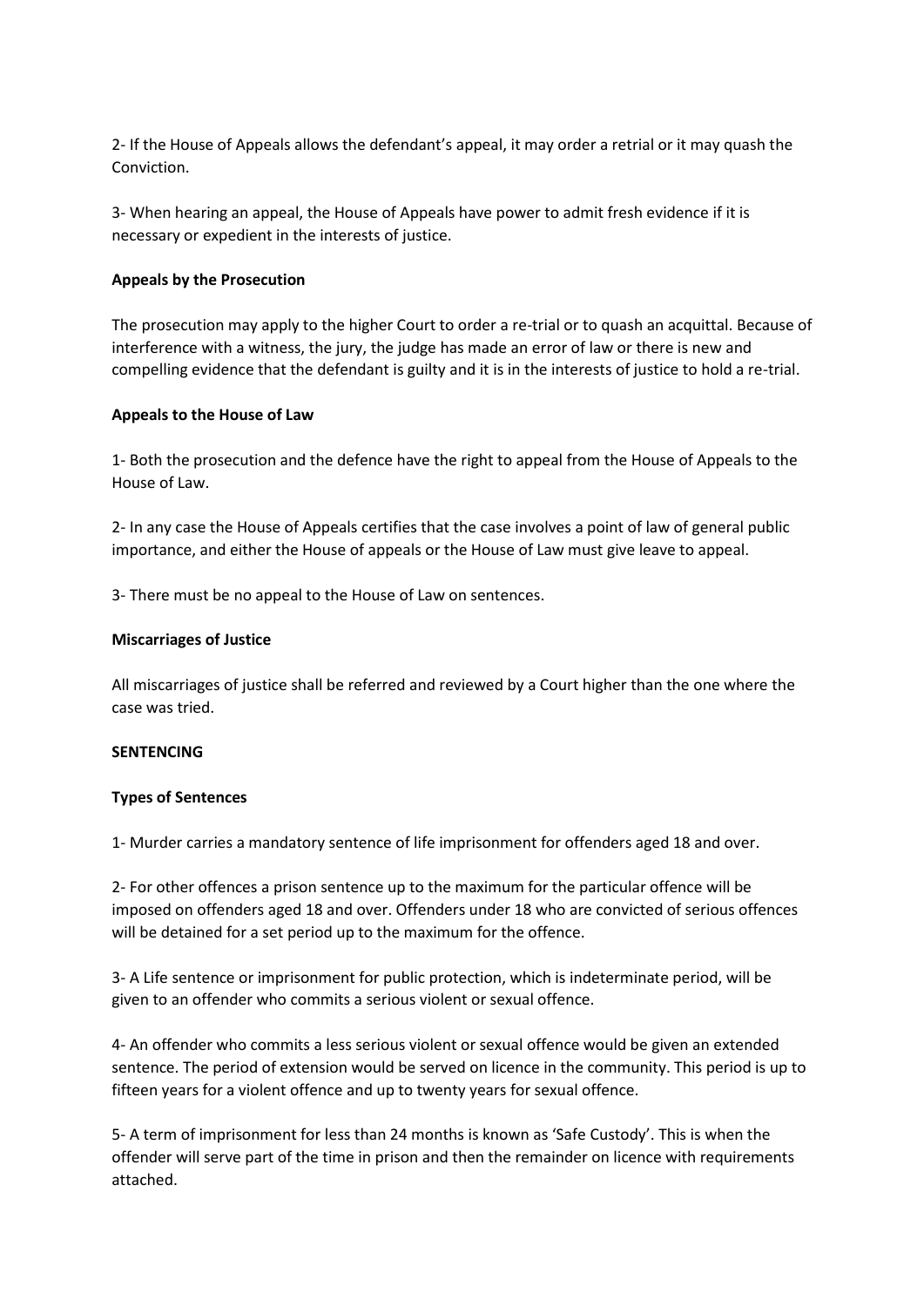6- When a defendant spends weekends or other periods in prison but is free and able to live at home for the rest of the weekend is known as 'Mid Custody'.

7- Offenders aged 18-20 may serve their sentence in a prison or Young Offenders institution.

8- Offenders aged 12-17 are sentenced to a detention and training order for a specified time of between 4 and 24 months. For those under 15 years old such an order is only made if the offender is a persistent offender.

# **Minimum Sentences**

1- Offenders convicted of a third offence of class A drug trafficking are sentenced to a minimum of twelve years imprisonment.

2- Offenders convicted of a third offence of burglary are sentenced to a minimum of eight years' imprisonment.

# **Community Orders**

1- The court imposes on defendants aged 16 or over, as part of a community order, any one more of the following requirements:

- a)- As unpaid work requirement;
- b)- An activity requirement;
- c)- programme requirement;
- d)- A prohibited activity requirement;
- e)- A curfew requirement;
- f)- An exclusion requirement
- g)- A residence requirement;
- h)- A mental health treatment requirement;
- i)- A drug rehabilitation requirement;
- j)- An alcohol treatment requirement;
- k)- A supervision requirement; and
- l)- In the case where the offender is aged under 25, an attendance center requirement.

2- The court only imposes a mental health treatment requirement, a drug rehabilitation requirement or an alcohol treatment where the defendant expresses his willingness to comply with the requirement.

# **Other Powers of the Court**

1- A fine is imposed for any offence. There is no limit to the amount which the Royal Court can fine an offender. The maximum fine in the Royal Tribunal is 25,000 golles, except for health and safety offences where it is 5,000 golles.

2- The limits on the amount young offenders can be fined shall be: 10-13 year olds maximum 500 golles and 14-17 year olds maximum 2,000 golles.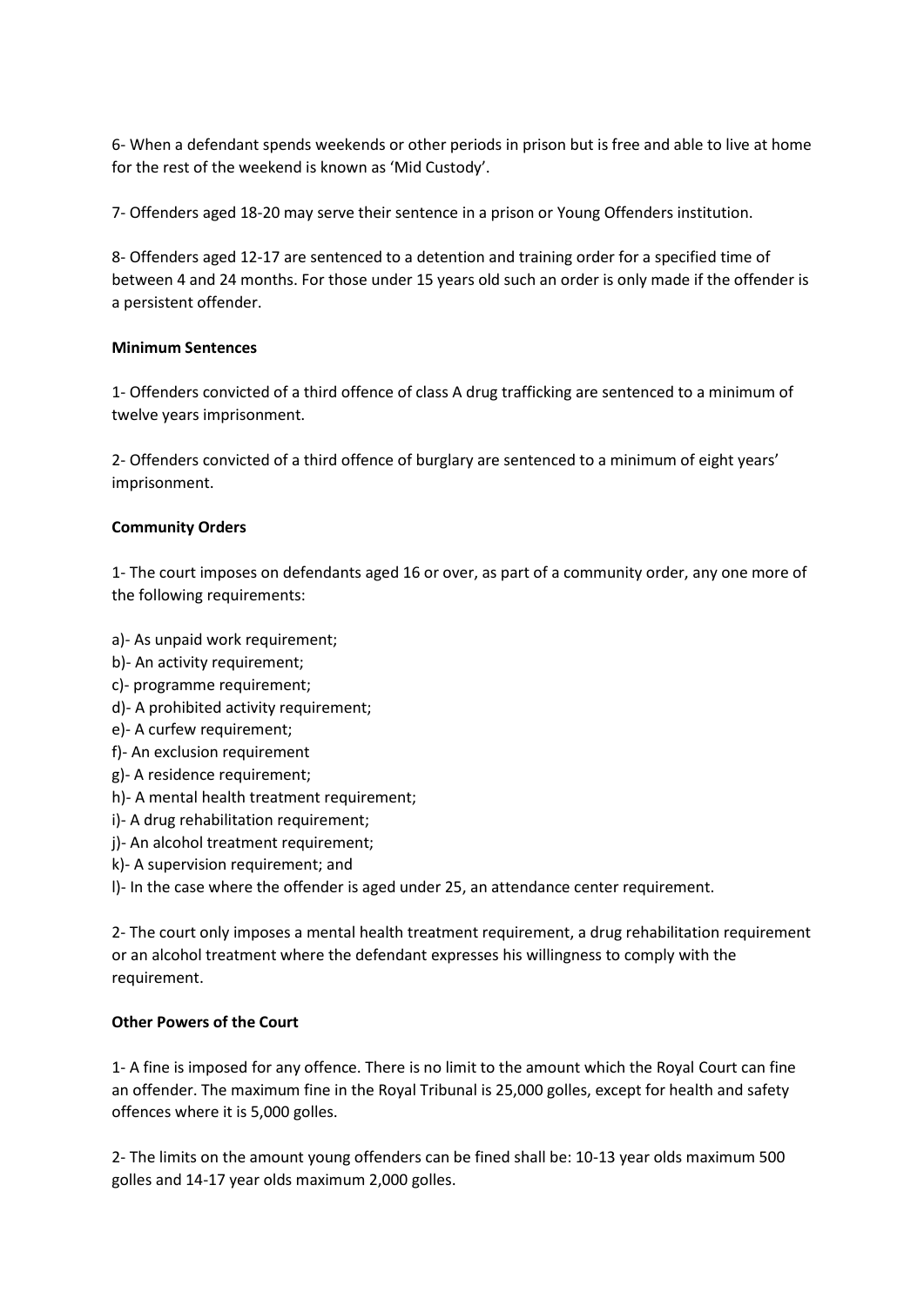3- A conditional discharge may be given for a period of up to three years on the condition that during this time the offender does not re-offend.

4- An absolute discharge may be given. This has no conditions attached; the matter is at an end.

5- Disqualification from driving is ordered for driving offences and also for non-driving offences, e.g. theft.

# **Additional Powers In respect of Young Offenders (10-17)**

1- A supervision order is made placing the offender under the supervision of a local authority or probation officer or a member of a youth offending team for up to three years.

2- An action plan order is a three-month intensive programme under which the offender may be required to do a number of things, e.g. participate in set activities, make reparation or stay away from certain places.

3- A reparation order for a maximum of 24 hours' work must be made. The reparation may be direct to the victim if the victim agrees, or to the community at large.

4- A reprimand or a warning may be given. These will not be sentences imposed by a court. They will be methods by which the police may deal with a young offender without taking the case out.

5- Referral to a youth offender team is ordered where an offender who has no previous convictions has pleaded guilty to an offence in court. Referral is also obligatory after a warning.

6- An offender's parent or guardian may be bound over for a period of up to three years to take proper care and exercise proper control of the offender.

7- A parenting order requiring parents to attend counselling or guidance sessions are made when an offender under the age of 18 is convicted of an offence. The order is also available in civil proceedings where the court makes a child safety order or an anti-social behaviour order.

# **Mentally ill Offenders**

1- In addiction to the normal range of penalties there are special powers available to the court to deal with an offender who is mentally ill.

2- The main powers are:

a)- To add a requirement to a community order that the offender attends for treatment; or

b)- To make a hospital order to enable to offender to receive appropriate treatment as an in-patient; or

c)- Where the offender is a danger to the community, to make a restriction order sending the offender to secure hospital.

# **Other Factors in Sentencing**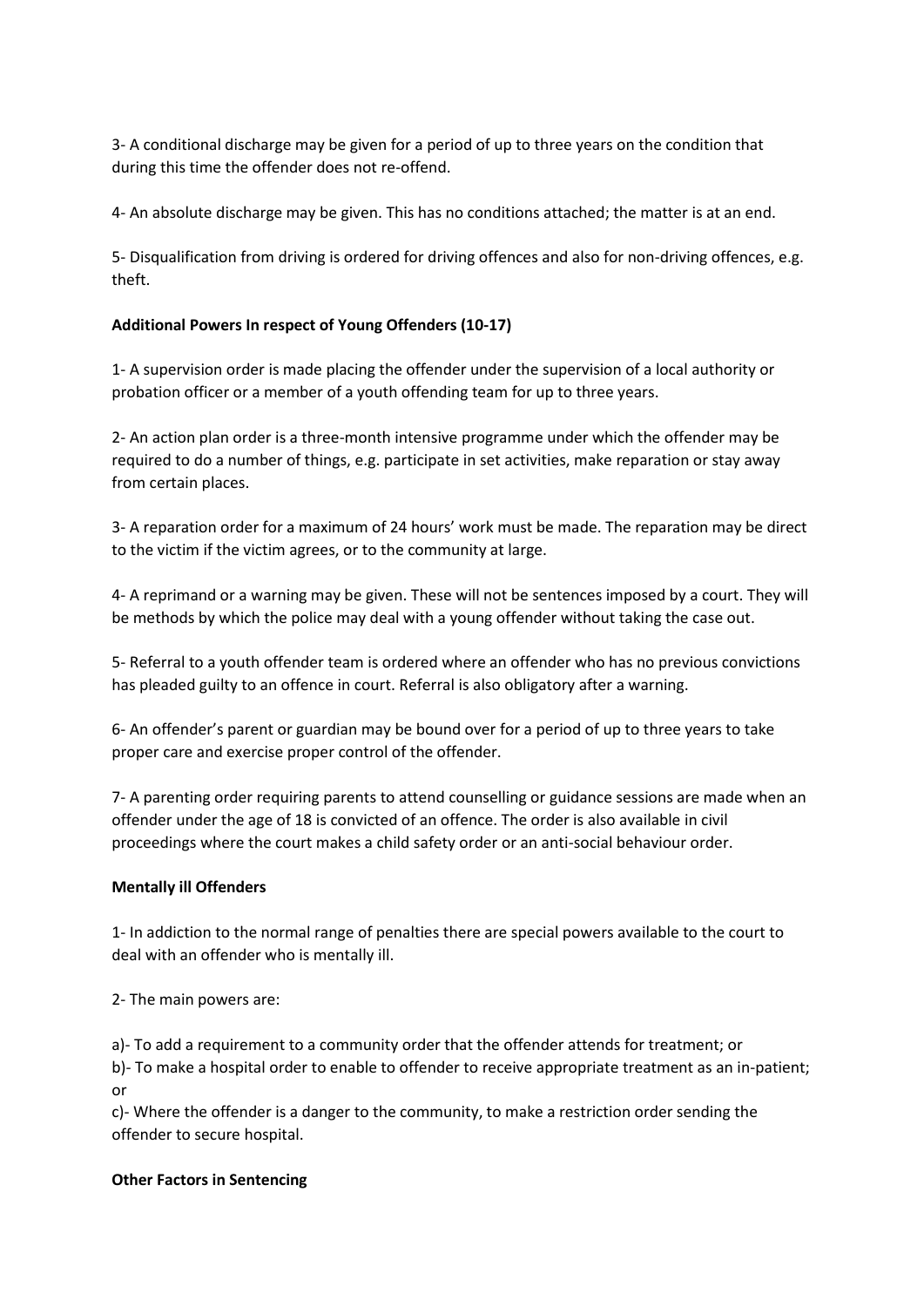# *Factors Surrounding the Offence*

1- The level of seriousness of the offence within its type is important, e.g. the amount stolen, the seriousness of injuries inflicted or the type of weapon used.

2- Other factors that are aggravating an offence include:

a)- Premeditation; b- A vulnerable victim; c)- An abuse of trust; d)- Being the ring leader; e)- Racial or religious hostility; f)- Hostility based on sexual orientation or disability.

3- Where the offender has pleaded not guilty, these facts are part of the evidence.

4- Where the offender has pleaded guilty, the facts of the case will be outlined to the court by the prosecution. If the defendant does not agree with prosecution version, then there will be a hearing to establish the facts.

# **The Offender's Background**

1- Previous convictions of the offender or any failure to respond to previous sentences may be taken into account in considering the seriousness of the offence.

2- Pre-sentence reports on the offender and his background are made available for the court.

3- The stage court proceeding at which the defendant pleads guilty to the offence will be considered.

4- When the defendant plead guilty at the first reasonable opportunity there should be a reduction of up to one third, whereas a plea of guilty after the trial has started would only be given a one tenth reduction.

# **Anti-Social Behaviour and Decency Orders**

1- These orders are civil orders, not criminal penalties.

2- They will be imposed when a person has behaved in an anti-social or anti-decency manner.

3- The type of behaviour will include under the term 'anti-social' and 'anti-decency' will vary wide, e.g. harassment or being frequently drunk or high on drugs, and causing a nuisance in public or to neighbours.

4- A person will be ordered not go to certain areas or take part in certain types of activities.

5- Breaking social and decency orders is a criminal matter and the offender will be sentenced for the breach.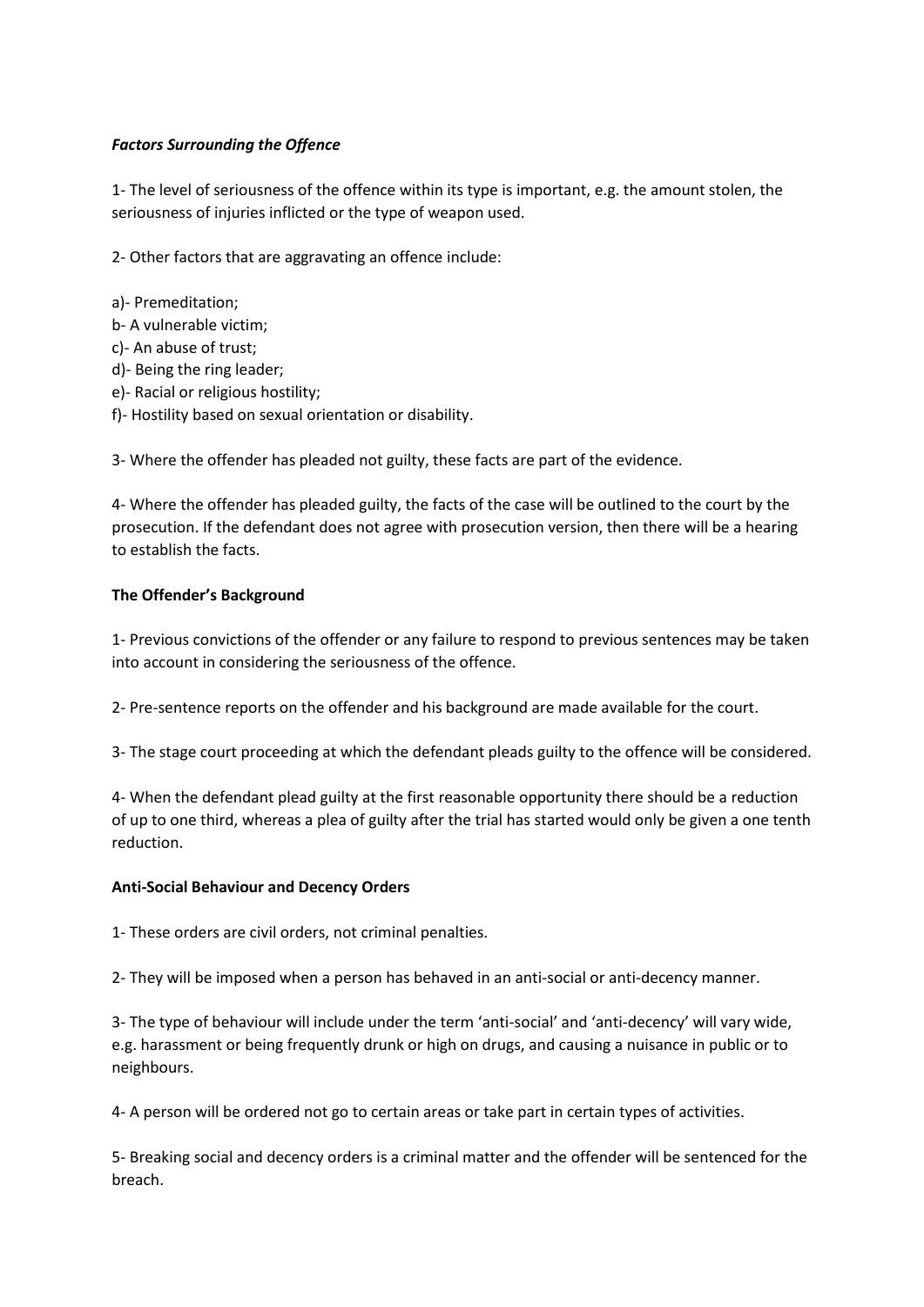### **THE LEGAL PROFESSION**

### **Solicitors and Training**

- 1- A Mount Vema solicitor must have a law degree which covers the six subjects of:
- Contract law;
- Law of torts;
- Land law;
- · Criminal law;
- · Equity and trusts;
- · Constitutional and administrative law;
- International law and the law of the sea (optional).

2- The next stage is the one year Legal Practice Course, which includes training in skills such as client interviewing, negotiation and advocacy.

3- After passing this the student must then obtain a training contract. This can be with a Mount Vema firm of solicitors, or in an organization such as the Mount Vema Prosecution Service (MVPS), or the legal department of a district authority. The training contract must be for a period of two years to give the training solicitor practical experience.

4- A 26-day Professional Skills Course must be completed during the training period.

5- After completing all the above the trainee is admitted as a solicitor by the House of Law.

# **Role**

1- Those who qualify as solicitors may work in private practice in a solicitor's firm.

2- Initially a solicitor may work as an assistant solicitor in a firm, but may eventually become a partner or set up on their own as sole practitioner after registering with the Law Society of Mount Vema.

3- There is no maximum on the number of partners in a firm of solicitors. The size of firms varies from the sole practitioner to partnerships with over 100 partners and several hundred assistant solicitors.

4- The work of a solicitor varies according to the type of firm.

# **Advocacy Rights**

1- Solicitors in private practice may also act as advocates. They have full advocacy rights in the Royal Tribunal and the House of Living Standards.

2- The Courts and Legal Services advocacy certificate may apply for rights in higher courts.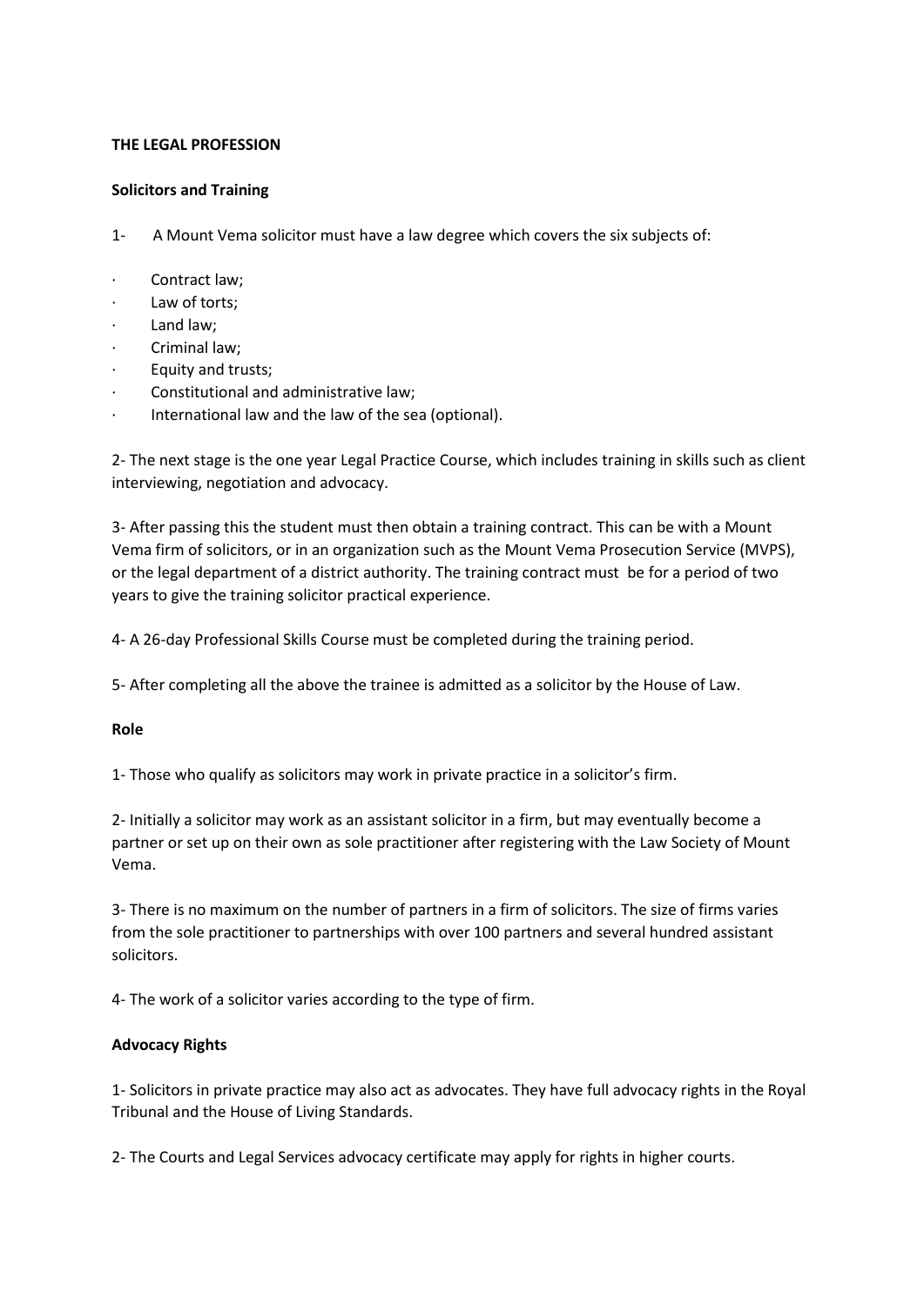3- Solicitors employed by the Mount Vema Prosecution Service may act as a prosecutor-advocate in any court for which they hold an advocacy qualification.

4- Solicitors employed by the Legal Services may act as an advocate to represent members of the public in any court for which they hold an advocacy qualification.

5- Other employed solicitors only have rights of audience to represent their employer.

# **Barristers and Training**

1- A Mount Vema barrister has a law degree.

2- The barrister must take the Bar Vocational Course, which must place emphasis on practical skills of drafting pleadings and advocacy.

3- Before a barrister can appear in court he must do a 12-month period of pupillage 'workshadowing' a barrister.

# **Role**

1- Barristers at the bar must be self-employed. However the House of Law will pay their expenses of office rent, secretarial staff, etc.

2- They must be independent and must be briefed by any solicitor. In addition, in civil cases, they can be approached directly by the public.

3- Barristers have rights of audience in all courts. Their other work involves giving advice and opinions on points of law or potential cases and drafting papers for court.

4- Employed barristers may work for the Mount Vema Prosecution Services, Government Departments, local authorities or business and shall retain their rights of audience with limitation on who they may represent.

# **Legal Executives / Para-Legals**

1- To become a member of the Mount Vema Institute of the Legal Executives it is necessary to be over 25 years of age, to have the Institute examinations and to have worked in a solicitor's firm or other comparable employment such as the Mount Vema Prosecution Services for at least five years.

2- Legal executives may work in solicitors' firms and deal with the more straightforward cases.

3- They have limited rights of audience in civil courts to make unopposed applications.

# **License Conveyancers**

They must specialize in the conveyancing of property. And complaints about license conveyancers are dealt with by the 'House of Law'.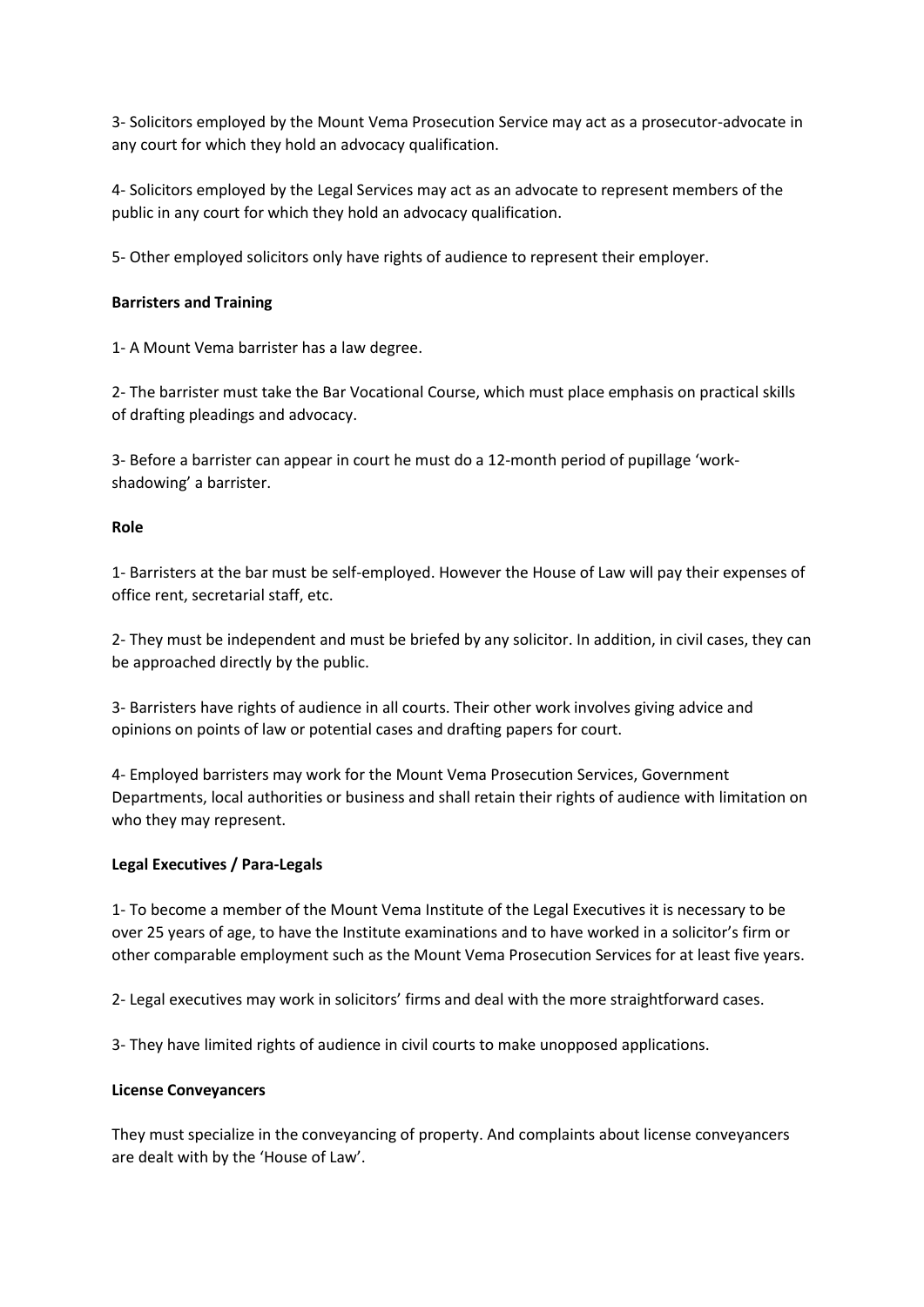# **Regulation of the Legal Professions**

1- The Law Society of Mount Vema is the governing body of solicitors.

2- It is a regulatory body that sets rules and discipline solicitors.

3- It also acts as the representative of the interests of solicitors.

# **The Barristers Association**

1- The Barristers Association of Mount Vema is the governing body of barristers.

2- As with the Law Society of Mount Vema, it has both regulatory right and representative functions.

3- Complaints by clients about barristers may be investigated by the House of Law, who has the power to order a compensation payment for poor service.

4- The House of Law hears serious complaints and has the power to disbar a barrister.

# **The House of Law**

1- The Veman Lord Justice is the head of the Mount Vema House of Law.

2- The House of Law oversee solicitors, barristers and licensed conveyancers.

3- The House of Law investigates whether complaints have been properly handled by the regulatory bodies.

4- The House of Law has the power to order payment of compensation by an individual lawyer or firm.

# **Suing a Lawyer**

1- There must be a contract between a solicitor and a client. If there is a breach of contract, the client has the right to sue the solicitor. There should not be a contract between a client and their barrister.

2- It is possible for a client to sue both solicitors and barristers for negligence.

# **THE JUDICIARY**

There are Lower and Higher Court Judges in the Mount Vema Judiciary.

# **Appointment**

1- The professional qualifications needed to become a judge are set out by the House of Law. They are based on advocacy rights at the appropriate level of court.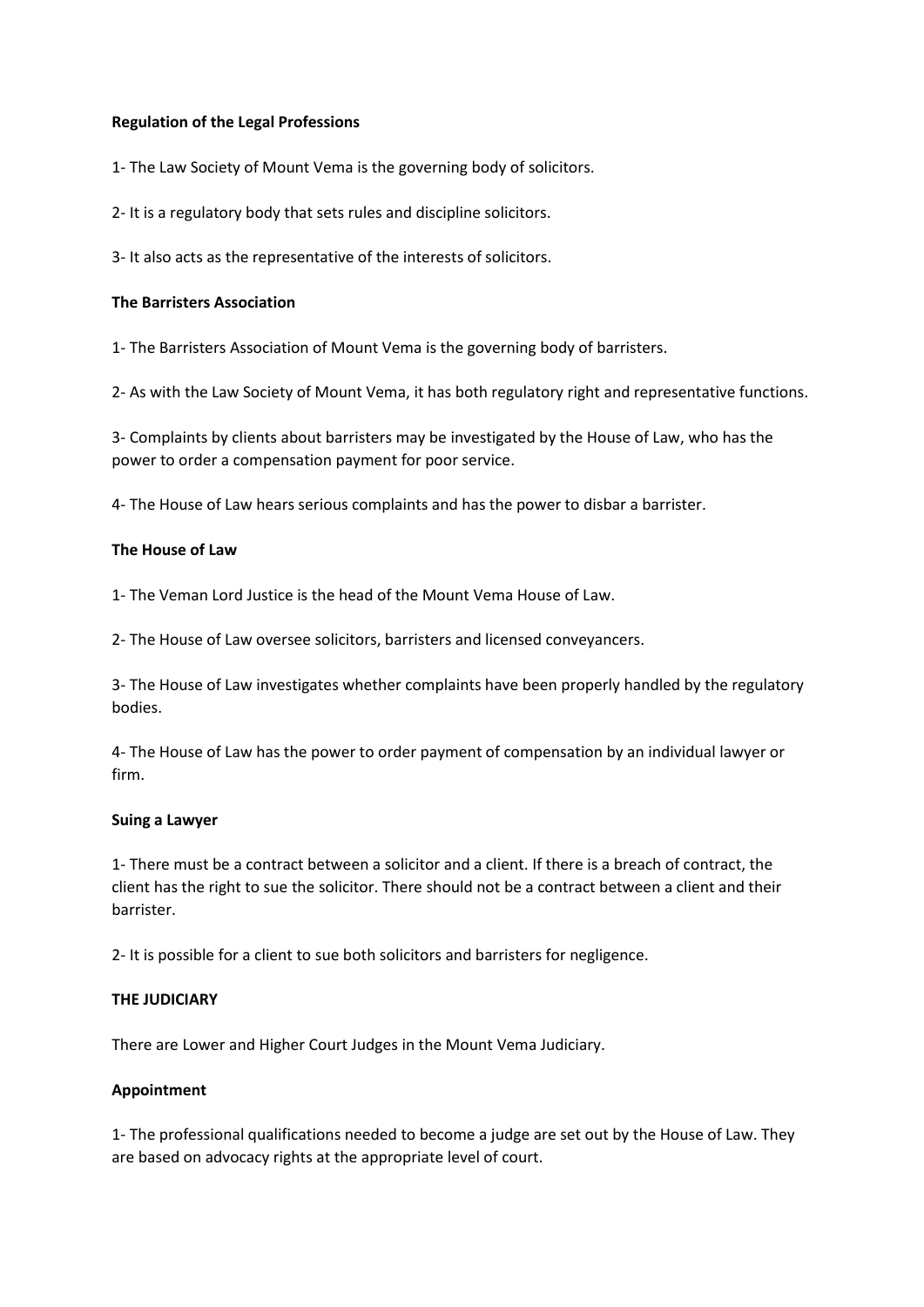2- The Veman Lord Justice selects and recommends judges to the Veman Sovereign - The Vema Seamount Authority for appointment.

3- Judicial posts are advertised and candidates can apply. However higher courts vacancies can be advertised but the Veman Lord Justice reserves the right to invite individuals to become higher court judges.

# **Lower Court Judges**

1- Lower Court Judges sit in the, House of Living Standards, High Court and Royal Tribunal.

They:

- · They have a general qualification (i.e. be a barrister or a solicitor) for at list seven years;
- · They are first appointed as Deputy Judge for renewable period of five years;
- · They are appointed by the Veman Sovereign on the recommendation of the Lord Justice.

# **Higher Court Judges**

1- Higher Court Judges sit in the Royal Court and the House of Appeals.

- · They have at least ten-year Lower Court experience.
- · They are appointed by the Veman Sovereign on the recommendation of the Lord Justice.
- · They first sit as Deputy Higher Court Judge before being appointed.

# **Removal**

Persistent failure to comply with sitting requirements, failure to comply with training requirements, or sustained failure to observe the standard reasonably expected would be grounds for removal from office.

1- Higher Court Judges are not removed at the whim of Government Officials. However they are removed by the Veman Sovereign following a petition presented by the House of Law, the Vema Seamount Administration or the Veman Congress.

2- The Lord Justice may, however, declare vacant the office of any judge who, through ill-health, is incapable of carrying out his work and of taking the decision to resign.

3- Judges are dismissed by the Veman Lord Justice for incapacity or misbehaviour.

4- A Judge nominated by the Veman Lord Royal may carry out an investigation. However the outcome of any investigation must concur with any decision taken by the Veman Lord Justice to remove a judge.

# **Independence of the Judiciary**

1- In order to safeguard the rights of the People, the Legislature, Executive, Judiciary, Defense, Finance and Media are kept separated.

2- In the Kingdom of Mount Vema, the Legislature is the Veman Congress and is based at the Veman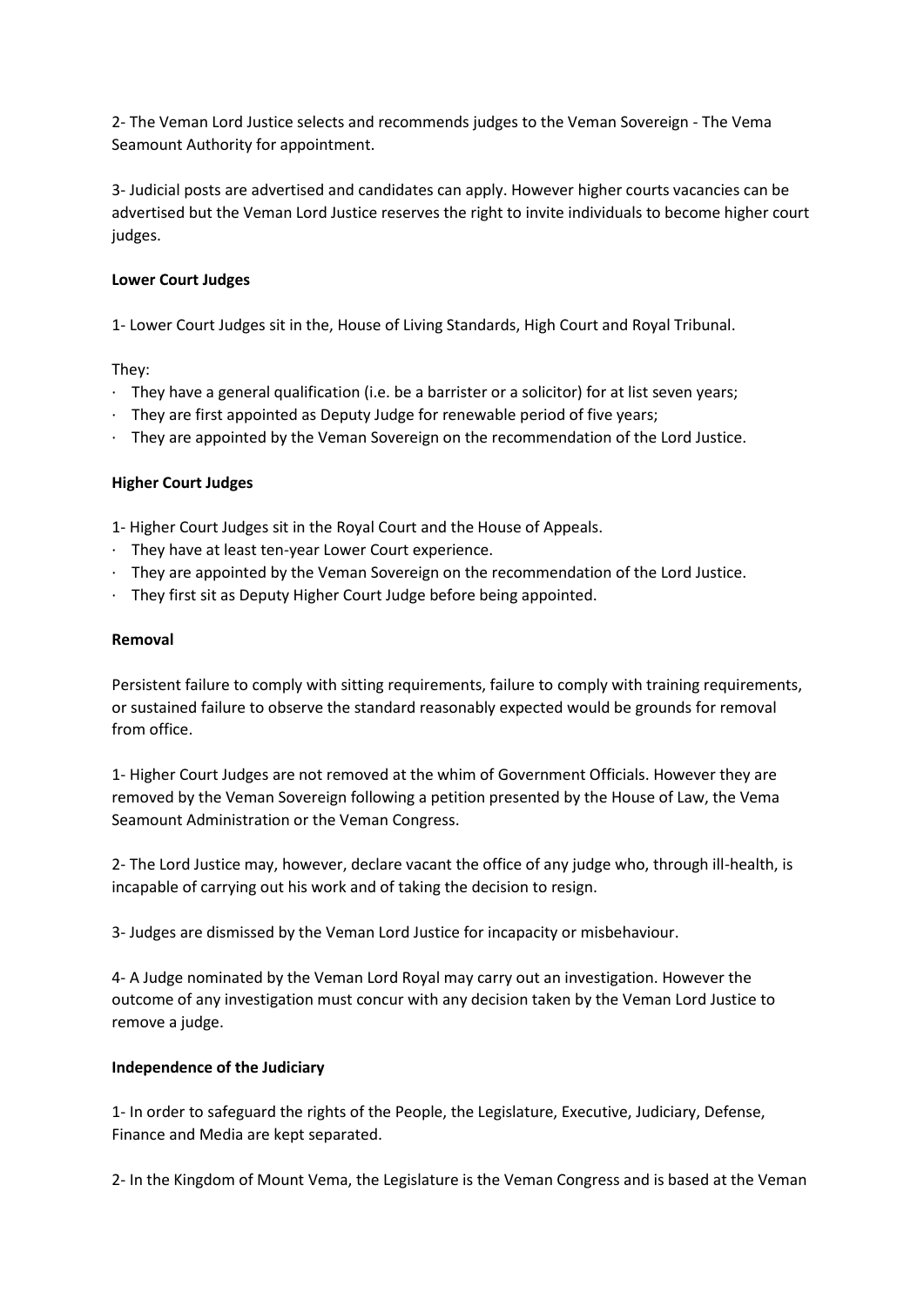Congress Building. The Executive is the Vema Seamount Administration and is based at the Capital House and its associated Ministerial establishments. The Judiciary are the Judges and are based at the House of Law and its associated Judiciary establishments. The Defense is the Military and is based at the BraveHouse and military establishments. The Media is the Associated Press of Mount Vema, which is based at the Presshouse and the Finance, which is based at the General Reserve Building and its associated establishments.

3- The Heads of the Executive, Judiciary, Military, Finance and Media, are also members of the Royal Council.

4- The Veman Congress oversees all five arms of the Kingdom of Mount Vema.

# **The Judiciary**

The Veman Lord Justice is appointed by the Veman Sovereign and holds the office for a renewable period of four years.

# **Protection of the Judicial Independence**

1- Judges are immune from being sued for anything they do in the course of their judicial duties.

2- Individual judges must not be criticized during congressional debates.

3- Judicial salaries are paid from the Judiciary Fund.

# **Bias**

No man should be a judge in his own cause. A judge who is involved, whether personally or as a director of a company, in promoting the same causes as one of the parties to the action, must be automatically disqualified from hearing the case.

# **The Lord Royal**

1- The Veman Lord Royal or Veman Lady Royal is appointed by the Veman Sovereign and hold their office for a renewable period of three years.

2- The Veman Lord Royal oversees the day to day activities of all six arms of His Mount Vema Majesty's Real.

He/She shall be:

- · The Speaker of the Veman Congress when sitting in its legislative capacity;
- · Head of the Council of Lords and the Office of the Land Registry;

# **LAY PEOPLE IN THE LEGAL SYSTEM**

# **Qualifications for Lay Justice**

1- On appointment a Lay Justice must be between 21 and 60 years of age.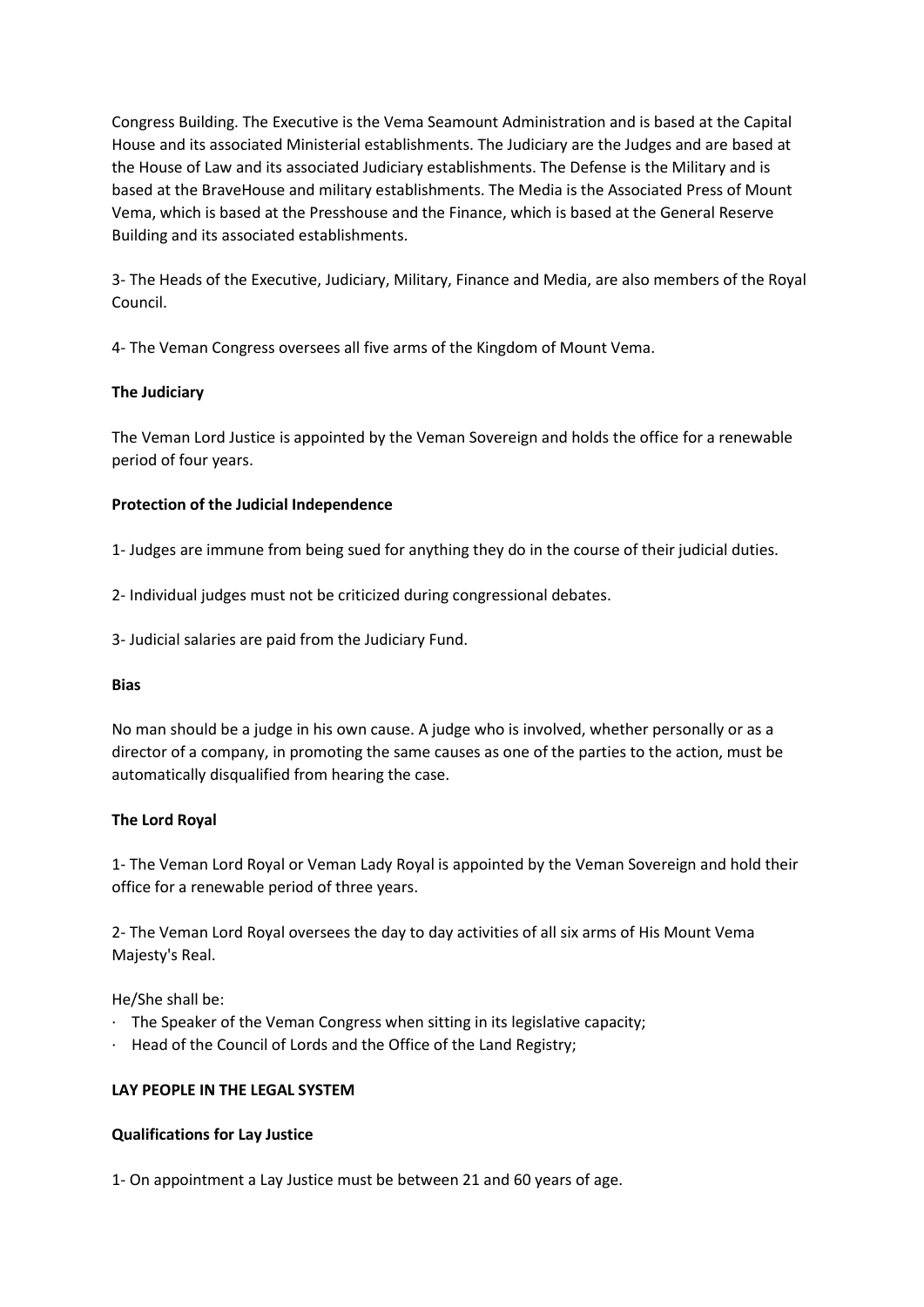2- They must live in or near the justice area to which they are appointed.

3- Those with a criminal conviction, undischarged bankrupts, and members of the forces, police officers and traffic wardens are not eligible.

4- Candidates will have the following qualities:

- Good character;
- · Understanding and communication;
- Social awareness;
- Maturity and sound temperament;
- · Sound judgement;
- Commitment and reliability

5- Those appointed must be prepared to sit at least 30 times to 40 times per year.

# **Appointment**

1- Lay Justices are appointed by the Prime Minister - The Vema Seamount Administrator on behalf of the Veman Sovereign.

2- The Prime Minister of Mount Vema relies on recommendations made to him/her by the Veman Lord Justice, from the lists of candidates put forward to the House of Law by the local district legal establishments.

3- The House of Law interviews candidates and recommends suitable people to the Prime Minister.

4- In putting forward names the House of Law consider the composition of the local Bench in terms of gender, ethnic origin, occupation and political views, in order to establish and keep a good balance.

5- Employers must give employees time off to sit as lay person.

# **Composition of the Bench**

1- They must be 'middle-class, middle-aged and middle-minded' lay justices.

2- Women must make up half of all lay justices.

3- Ethnic minorities must be represented.

# **Training**

1- Appointed lay justices must have to achieve three basic competencies. These are:

· Self Management- focusing on some of the basic aspects of self management in relation to preparing for court, conduct in court and ongoing learning;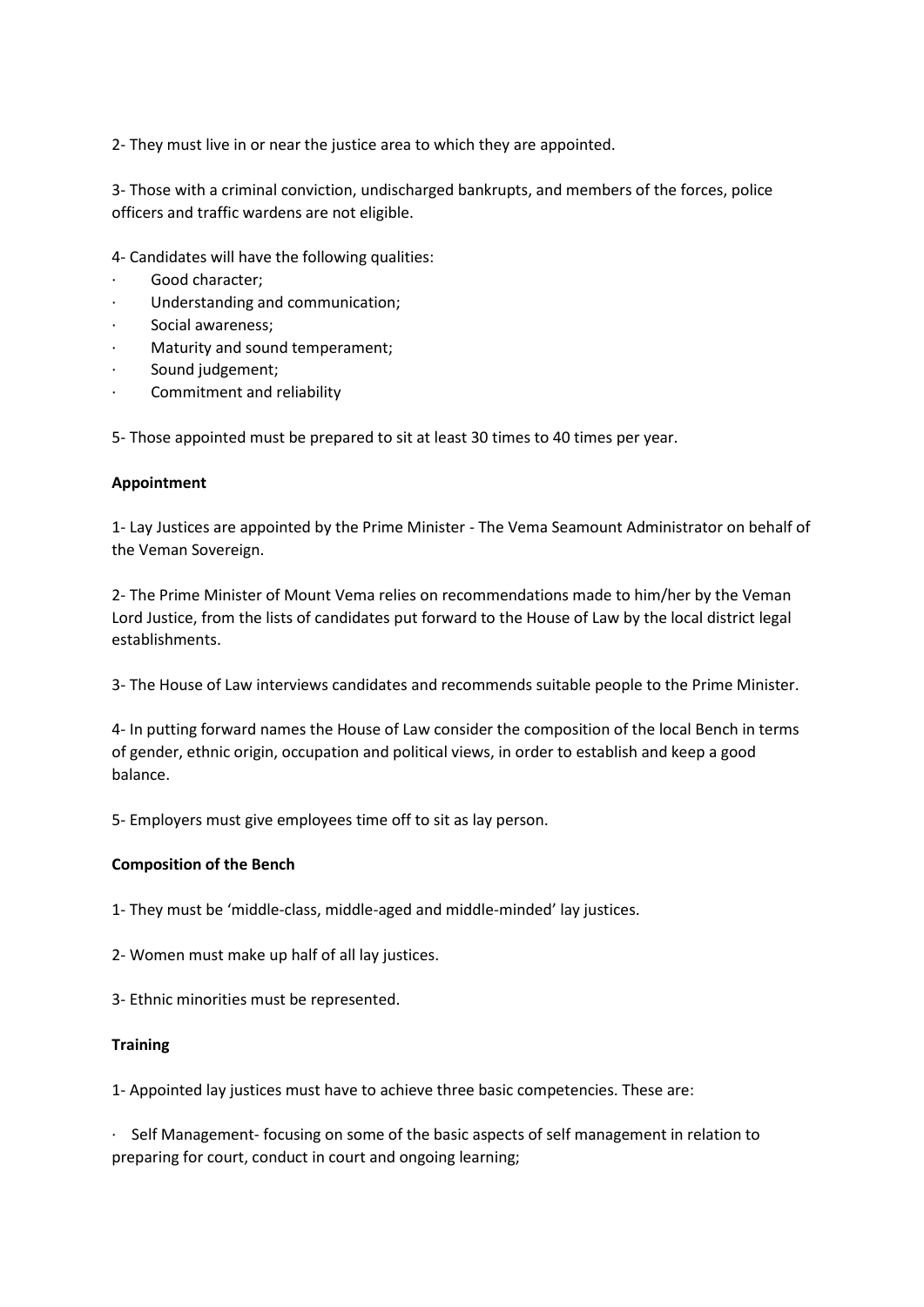- · Team Work- focusing on team aspect of decision-making in the Court;
- · Judicial Decision Making- focusing on impartial and structured decision-making.

2- Each new lay justice must keep a Personal Development Log of their progress and must have a mentor (an experienced lay justice) to assist them.

3- During the first two years of the lay justice sitting in court, between eight and eleven of the sessions must be mentored. In the same period the lay officers are expected to attend about seven training sessions.

4- Appraisals are held to check whether a lay justice has acquired the competencies.

5- This scheme involves practical training 'on the job'.

# **Retirement and Removal**

1- Lay justices do not sit on the Bench to hear cases after the age of 65, but are placed on the supplemental list.

2- The Prime Minister has the power to remove a lay justice for the following reasons:

· Incapacity or misbehavior;

· A persistent failure to meet such standards of competence as prescribed by a direction given by the Prime Minister; or

· Where the Prime Minister is satisfied that the lay justice is declining or neglecting to take a proper part in the exercise of his functions as a justice of the peace.

# **Role**

1- Two or three lay justices sit together to form a Bench. They have wide powers over criminal cases and have jurisdiction to:

- · Try all summary offences;
- · Sentence those who are guilty;

· Deal with mode of trial hearings for all triable either way offences, and try those which it is decide should be dealt with in the Royal Tribunal;

· Deal with the first hearing of all indictable offences and then transfer those cases to the Royal Tribunal.

· Hear application for bail;

· Issue arrest and search warrants.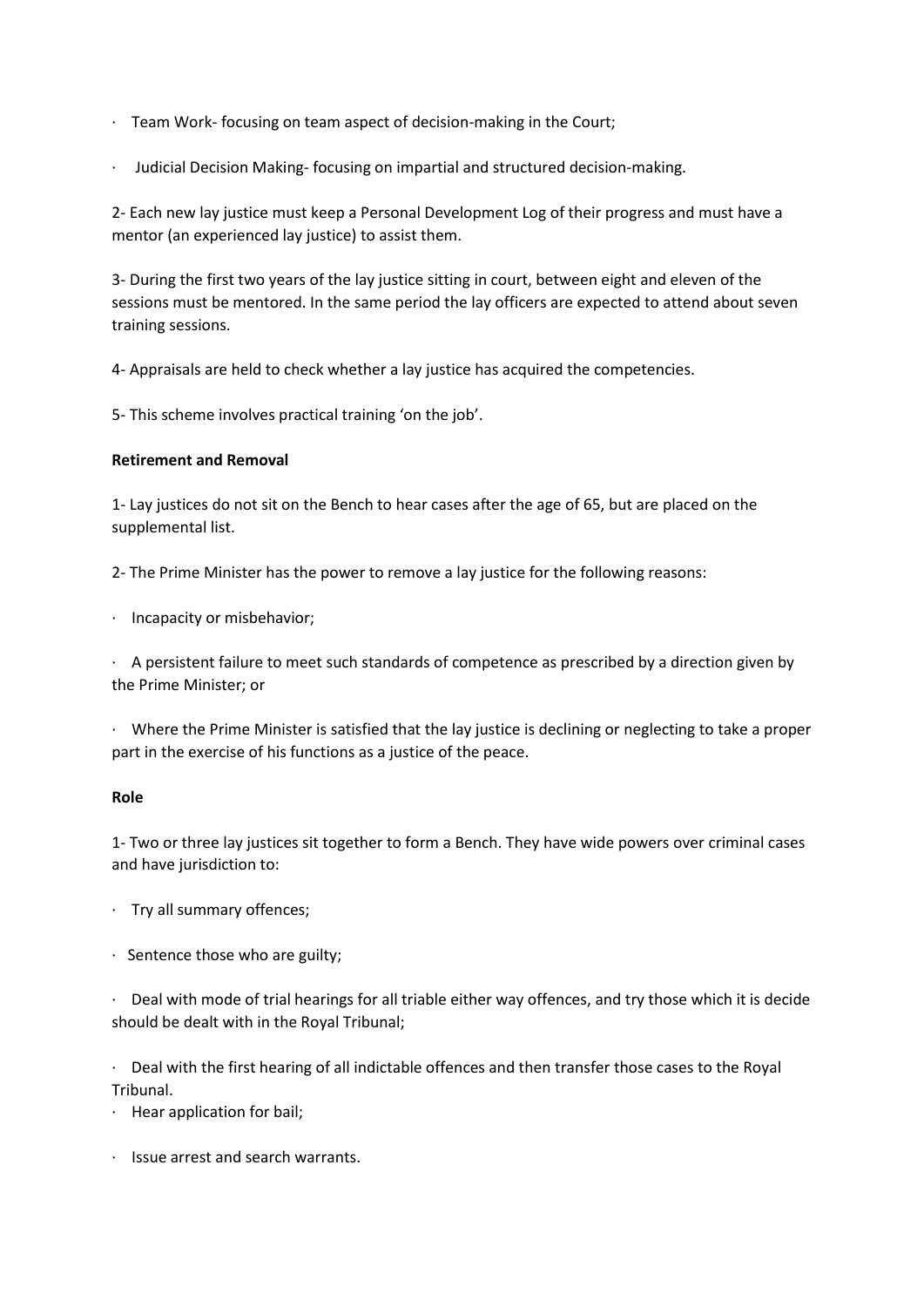2- Specially trained lay justices sit in the Youth Court.

3- Lay justices also have jurisdiction to deal with the following civil matters:

- · Licensing appeals;
- · Enforcing demands for District and Land management fees;
- · Family cases.

4- Each Bench is assisted by a Justice Clerk, who guides the lay justices on questions of law practice and procedure.

5- Lay justice is only paid for expenses and any relevant training required.

# **Juries and Use of Juries**

1- Juries are to be used in criminal cases in the Royal Court of Justice where the defendant pleads not guilty.

2- There is limited use of juries in civil cases in the House of Living Standards and in High Court. The only civil cases in which there is a right to jury trial shall be defamation, false imprisonment, malicious prosecution and fraud.

3- Juries are used in Royal Courts to inquire into deaths occurring in prison, police custody, industrial accidents or circumstances where health and safety of the public is concerned.

# **Jury Qualifications**

1- To serve on a jury a person must:

- Be age between 18 and 70;
- Be a permanent resident of the Kingdom of Mount Vema;
- Be living in land for at least five years.

2- In addition, people are disqualified from jury service if they:

- Have been sentenced to life imprisonment or custodial sentence of five years or more;
- Have served any other custodial sentence or received a suspended prison sentence within the last ten years;
- Have been subject to a community order within the last ten years;
- Are currently on bail.

3- Some categories of people are ineligible to serve on a jury. These including the Judiciary and others who have been concerned in the administration of justice within the last ten years.

4- Some people have the right to be excluded from the right to be excluded from jury service. These included:

- Those over the age of 65;
- · Members of Veman Congress;
- Members of the medical profession
- Members of the seucurity forces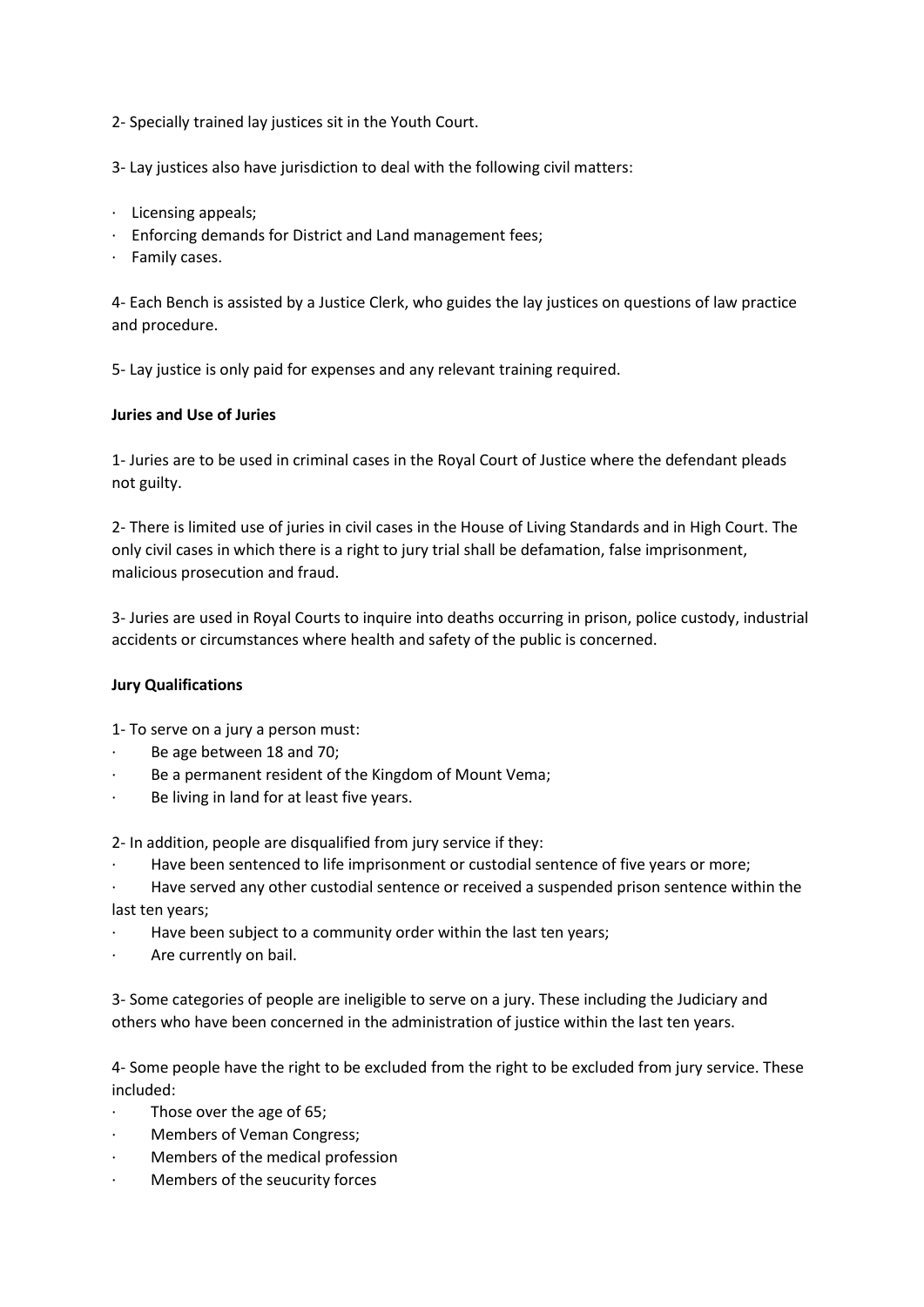5- Mental disordered person are exempt from advice.

6- Once summonsed for jury service it is possible to apply for discretionary excusal. This will only be granted if there is a good reason, such as being too ill to attend. Jury service can also be deferred where the date given is inconvenient, e.g. because of examinations or business commitments.

# **Selection of a Jury Panel**

1- Names are selected at random from permanent residents for the area in which the court is situated. The selection done by computer at the House of Law.

2- Those names chosen may be vetted for criminal convictions via the police computer data of criminal records.

3- In exception cases, a juror's background and political affiliation may be vetted. This should only occur in cases involving national security or terrorism. The Lord Justice must give permission for vetting.

4- At court both prosecution and defendant can challenge individual jurors.

5- There may also be a challenge to the array, i.e. the whole jury panel, on the basis that it was chosen in an unrepresentative and biased way.

6- However, the fact that a jury does not contain any ethnic minority jurors must not be a ground for challenge.

7- The prosecution may stand by individual jurors without giving a reason, but this right is used sparingly.

8- The judge may discharge any juror whom he thinks lacks the capacity to act effective as a juror.

# **The Role of the Jury in Criminal Cases**

1- The jury decides the facts and the judge decides the law.

2- The jury decides the verdict of guilty or not guilty. If the defendant is found guilty, the judge decides the sentence.

3- The judge must not place pressure on the jury.

4- The jury verdict are unanimous or, after at least two hours' deliberation, by a majority of 2 to 10.

5- Where the verdict is by majority, the foreman of the jury must state in court the number agreeing and the number disagreeing with the verdict and the reasons, unless the number agreeing with the verdict is within the allowed majority.

# **LEGAL SERVICES AND FUNDING**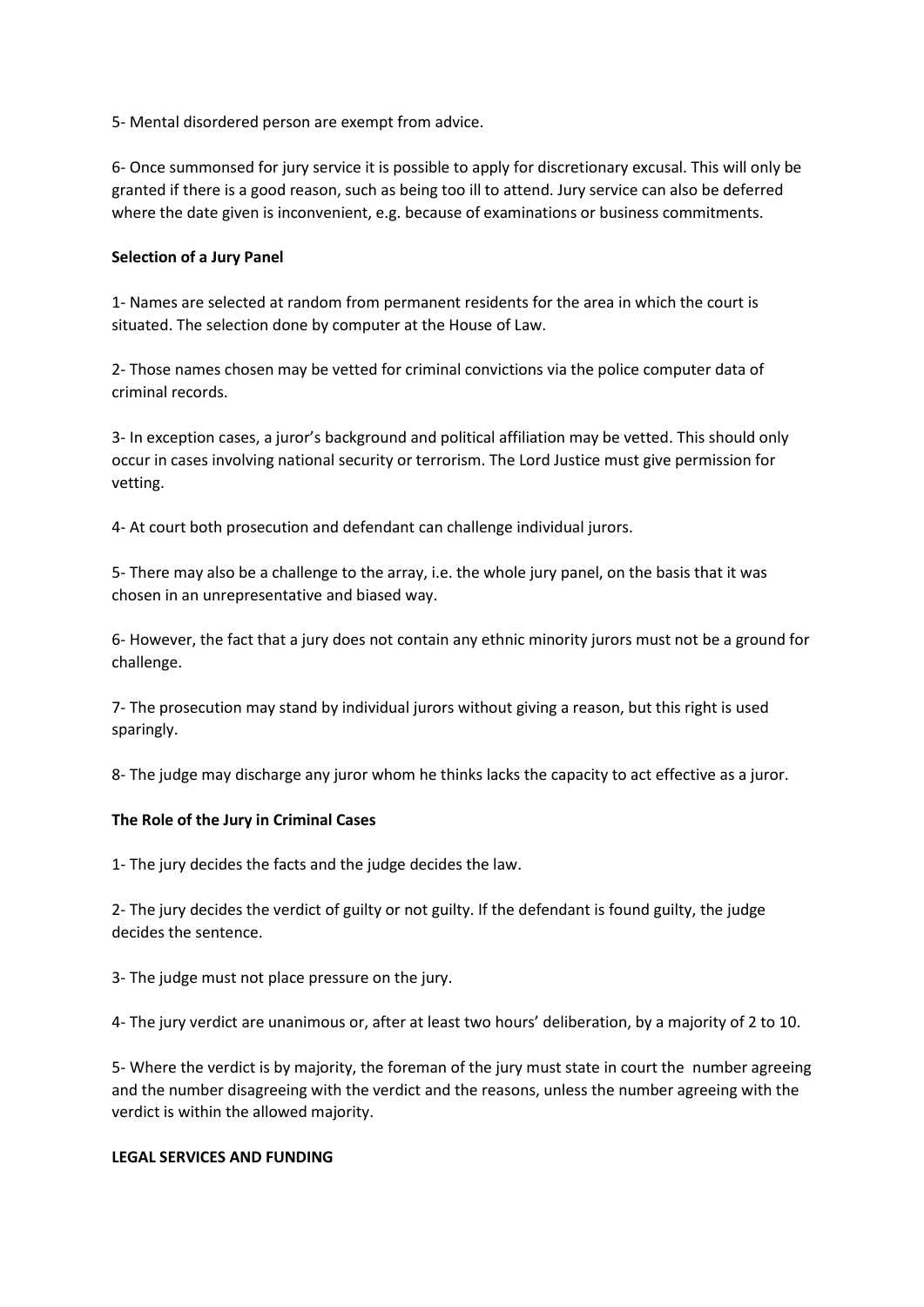# **Public Funding For Civil and Criminal Cases**

1- The person must show that their case should be funded by the House of Law.

2- The person must qualify financially. To decide this, their disposable income and disposable capital shall be calculated.

3- Disposal income is the amount of income available to a person after taking into account essential living expenses.

4- Disposable capital is the assets owned by the person. It includes the equitable value of their home.

5- If disposal income and capital are below the minimum limits, the person receives free funding if their disposable income and capital are above the maximum allowed, then they do not qualify for help. If their disposable income and capital are between the minimum figures they must have to pay a contribution towards the cost of the funding.

# **Advice and Assistance**

1- There will be a duty solicitor for people who are arrested and held in custody at a police station. This service is free.

2- When someone is arrested the custody officer at the police station must tell them about the duty solicitor.

3- There is also a duty solicitor at the Royal Tribunal for people to receive free advice on their cases. The solicitor may also represent them on matters such as bail applications.

# **Representation**

1- The House of Law have the power to decide when a defendant should have a legal representative paid for by the Kingdom of Mount Vema.

2- This is done by deciding if it is in the interest of justice for the defendant to be represented in court. Five categories are considered. These are whether:

· The individual would, if any matter arising in the proceedings is decided against him, be likely to lose his liberty or livelihood or suffer serious damage to his reputation;

· The determination of any matter arising in the proceedings may involve consideration of a substantial point of law;

 $\cdot$  The individual may be unable to understand the proceedings or to state his own case;

· The proceedings may involve the tracing, interviewing or expert cross-examination of witness on behalf of the individual;